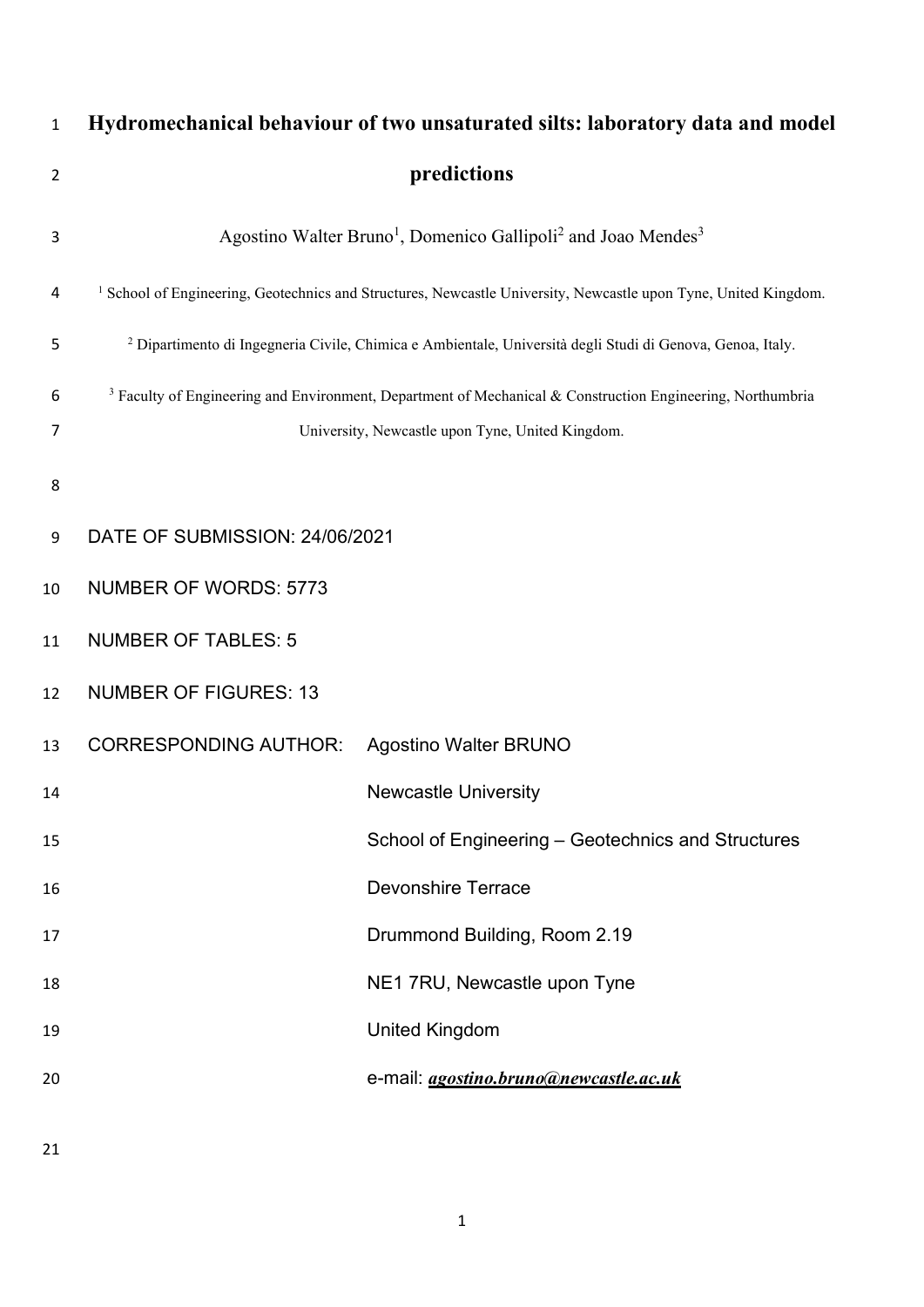### *ABSTRACT:*

 This paper presents the results from a campaign of unsaturated and saturated isotropic tests performed on two compacted silts of different coarseness, namely a clayey silt and a sandy silt, inside triaxial cells. Some tests involved an increase/decrease of mean net stress at constant suction or an increase/decrease of suction at constant mean net stress. Other tests involved an increase of mean net stress at constant water content with measurement of suction. During all tests, the void ratio and degree of saturation were measured to investigate the mechanical and retention behaviour of the soil. The experimental results were then simulated by the bounding surface hydromechanical model of Bruno and Gallipoli (2019), which was originally formulated to describe the behaviour of clays and clayey silts. Model parameters were calibrated against unsaturated tests including isotropic loading stages at constant water content with measurement of varying suction. Loading at constant water content is relatively fast and allows the simultaneous exploration of large ranges of mean net stress and suction, thus reducing the need of multiple experiments at distinct suction levels. Predicted data match well the observed behaviour of both soils, including the occurrence of progressive yielding and hysteresis, which extends the validation of this hydromechanical model to coarser soils. Specific features of the unsaturated soil behaviour, such as wetting-induced collapse, are also well reproduced.

# *KEYWORDS:*

 Unsaturated soils; hydromechanical behaviour; bounding surface plasticity; unsaturated triaxial testing; collapse-compression.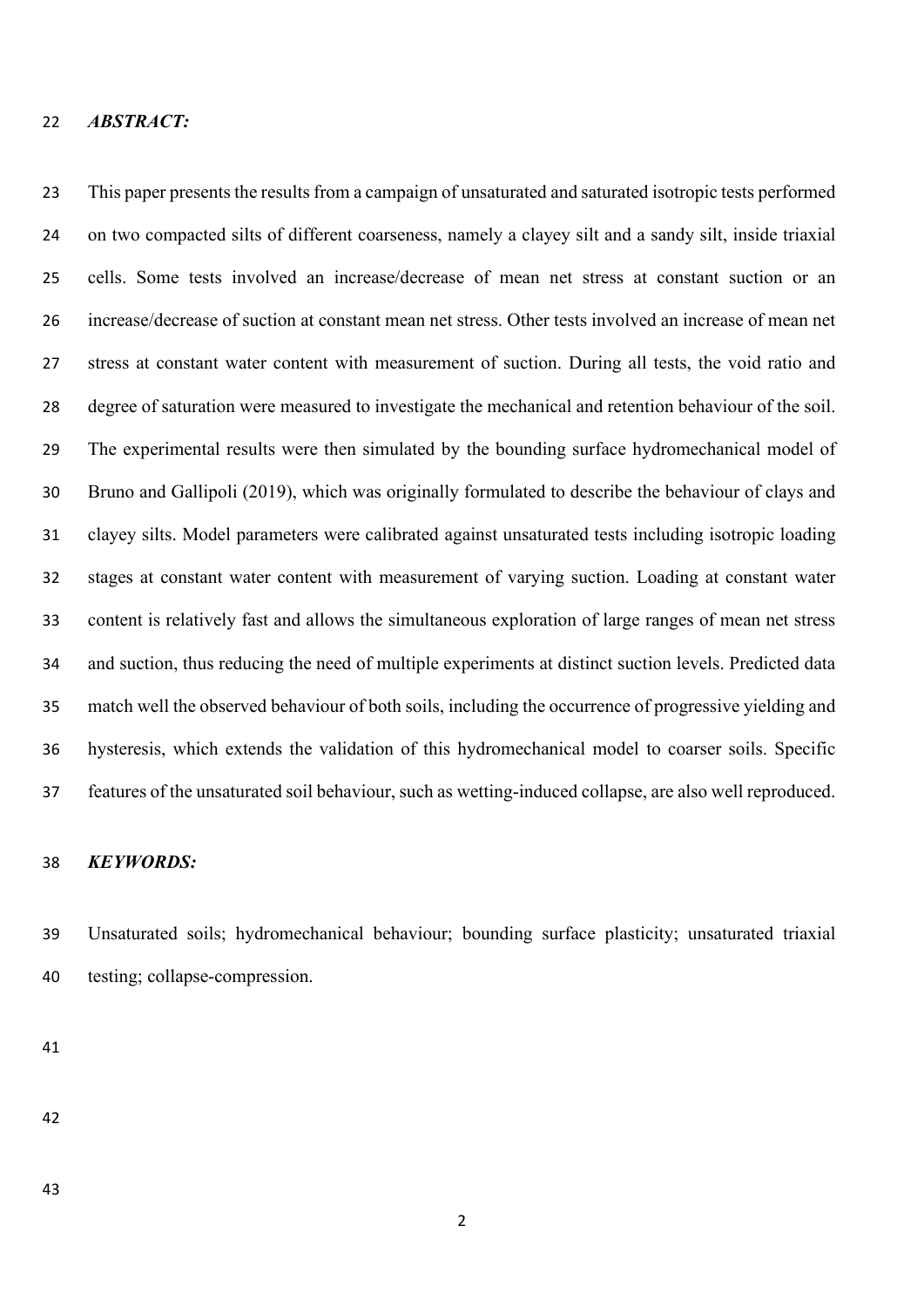#### *INTRODUCTION*

 Geotechnical design often requires the prediction of the hydromechanical behaviour of unsaturated soils as these make up a large proportion of earthworks including fills, embankments and dams. Shallow natural soils also exist in a partly saturated state, which has important consequences on the stability of foundations, cuttings and slopes.

 Over the past decades, researchers have developed reliable techniques to measure the hydraulic and mechanical behaviour of unsaturated soils by upgrading standard equipment for saturated soils such as oedometers, shear boxes and triaxial cells (e.g. Gan et al., 1988; Delage et al., 1998; Cunningham et al., 2003; Tarantino and Tombolato, 2005; Jotisankasa et al., 2007) or by designing new instrumentation such as pressure plates, psychrometers and high-capacity tensiometers (e.g. Fredlund and Wong, 1989; Ridley and Burland, 1993; Tinjum et al., 1997; Mendes et al., 2008; Lourenço et al., 2008; Lourenço et al., 2011; Toll et al., 2013; Mendes et al., 2019).

 These experimental advances have in turn elicited the development of increasingly accurate material models. A milestone has been the definition of the soil-water retention curve linking uniquely the degree of saturation to pore water suction (e.g. Van Genuchten, 1980; Fredlund and Xing, 1994), which has found application not only in geotechnical engineering but also agriculture and hydrology (Siemens et al., 2014; Balzano et al., 2021). More complex retention laws have also been proposed to describe the effects of hysteresis, material fabric and volumetric deformations on soil saturation (e.g. Gallipoli et al., 2003a; Nuth and Laloui, 2008; Tarantino, 2009; Romero et al., 2011) while mechanical laws have been formulated to describe the effect of pore water capillarity on soil stiffness, deformation and strength (e.g. Alonso et al., 1990; Wheeler and Sivakumar, 1995; Gallipoli et al., 2003b; Lim and Siemens, 2016). In some instances, retention and mechanical laws have been combined into a single coupled hydromechanical framework (e.g. Wheeler et al., 2003; Khalili et al.,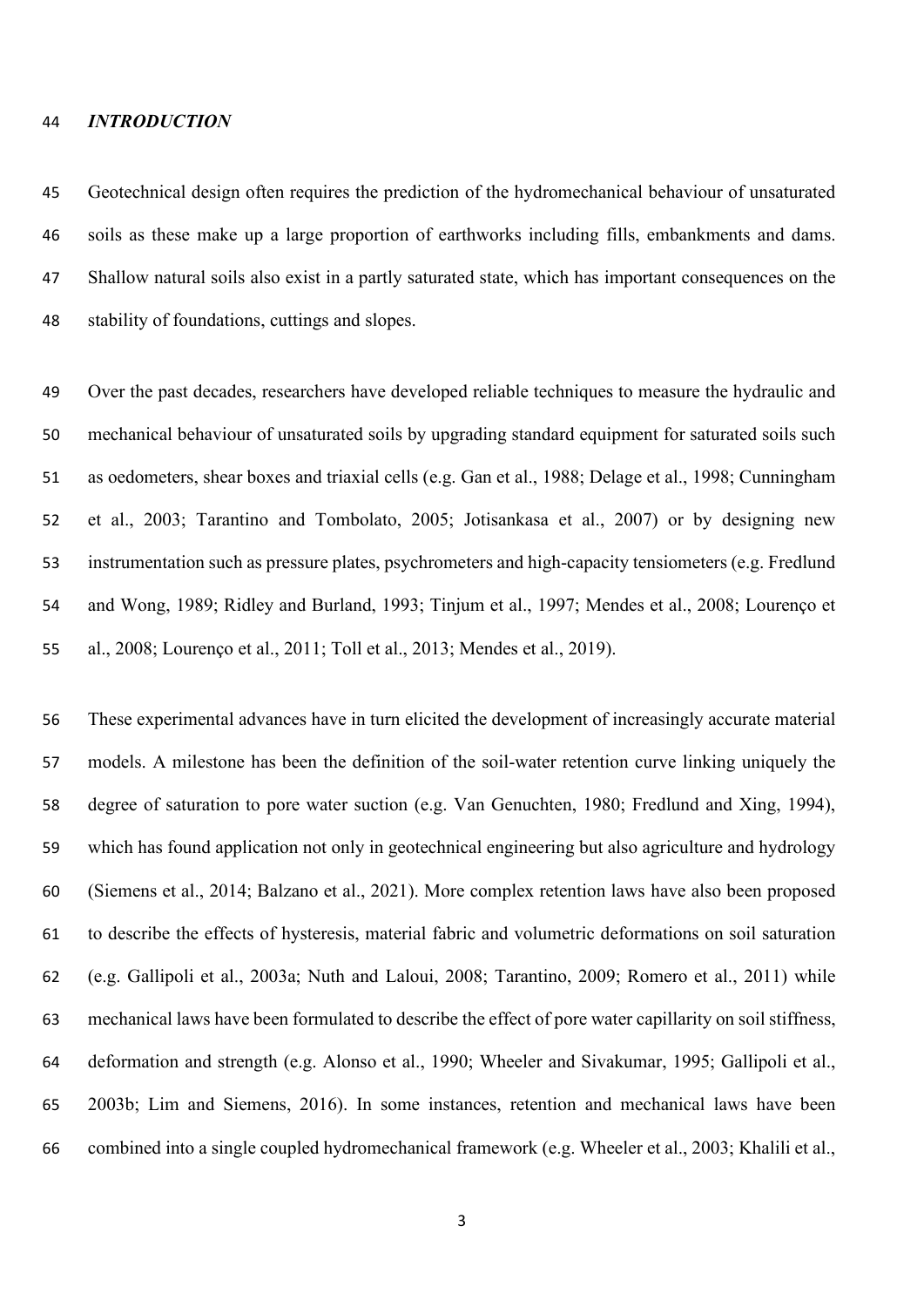2008; Sun et al., 2008; Lloret-Cabot et al., 2013; Sun et al., 2016; Lloret-Cabot et al., 2017; Lloret-Cabot et al., 2018; Zhou et al., 2018).

 Past research has tended to focus on the behaviour of unsaturated clays while coarser soils have generally received less attention (Delage et al., 1996; Geiser et al., 2006; Oka et al., 2010; Zhao and Zhang, 2014). A thorough understanding of coarser soils is, however, important as these materials are commonly encountered in geotechnical works (e.g. dams, embankments) and widely used in earth building (Bruno et al., 2017; Cuccurullo et al., 2018). This paper contributes to the investigation of the unsaturated behaviour of coarser soils by testing two different silts under isotropic conditions inside triaxial cells along a variety of stress paths that include: a) increase/decrease of mean net stress at constant suction, b) increase/decrease of suction at constant mean net stress and c) increase of mean net stress at constant water content with the simultaneous measurement of suction. Recall that the 78 mean net stress,  $p_{net}$  is the difference between the mean total stress,  $p$  and the pore air pressure,  $u_a$ 79 while the suction,  $s$  is the difference between the pore air pressure,  $u_a$  and the pore water pressure,  $u_w$ . Note that the present experimental campaign focuses on remoulded/compacted samples whereas the characterisation of intact/undisturbed soils is outside the scope of this work.

 Test results were used to calibrate the bounding surface model of Bruno and Gallipoli (2019), which predicts the hysteretic hydromechanical behaviour of unsaturated soils under isotropic stress states. The model accounts for the effect of hydraulic hysteresis and deformation on soil-water retention and, vice versa, for the effect of the degree of saturation and capillarity on deformation. Model parameters were calibrated against isotropic tests on unsaturated samples, which involved loading at constant water content with measurement of varying suction, followed by unloading at constant suction with measurement of varying water content. Note that loading at constant water content produces simultaneous variations of mean net stress and suction, which simplifies model calibration as it reduces the need of performing multiple tests at distinct suction levels. The calibrated model was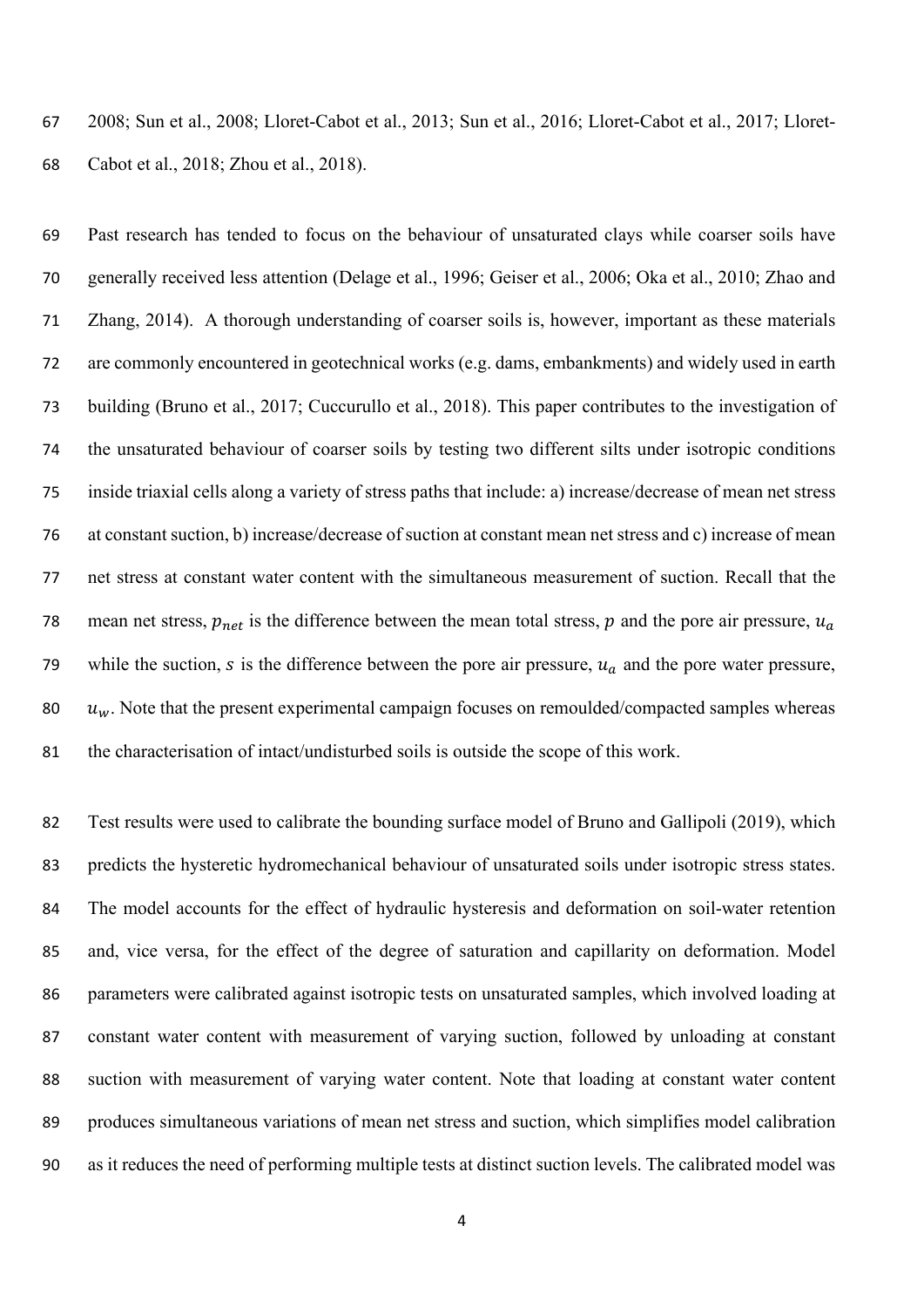finally employed to simulate the soil response during additional tests not used for selecting parameter values. The simulations show a good agreement between predicted and experimental data, including the occurrence of collapse-compression upon wetting. This confirms that the model of Bruno and Gallipoli (2019) is indeed capable of describing the behaviour of relatively coarse materials, such as sandy silts, in addition to the behaviour of fine soils.

#### *HYDROMECHANICAL MODEL*

 The hydromechanical model of Bruno and Gallipoli (2019) couples the hysteretic retention law for deformable soils of Gallipoli et al. (2015) with the hysteretic mechanical law for unsaturated soils of Gallipoli and Bruno (2017), which are both briefly summarised in this section.

100 The retention law accounts for the combined effect of void ratio  $e$  and matric suction  $s$  on the 101 hysteretic variation of degree of saturation  $S_r$  by means of two distinct equations, i.e. one for wetting and one for drying (Gallipoli et al., 2015). Similarly, the mechanical law accounts for the effect of 103 degree of saturation  $S_r$  and mean average skeleton stress  $p' = p - u_a + S_r s$  (also known as Bishop's 104 stress) on the hysteretic variation of void ratio *e* by means of two distinct equations, i.e. one for loading and one for unloading (Gallipoli and Bruno, 2017). Each one of the wetting, drying, loading and unloading equations originates from the integration of a differential constitutive law (Gallipoli et al., 2015; Gallipoli and Bruno, 2017) and, therefore, includes a constant of integration whose value must be determined by imposing a boundary condition. Table 1 summarises the above four equations together with the expressions of the respective constants of integration. Table 1 also lists the twelve parameters of the hydromechanical model, i.e. seven parameters for the retention law and five parameters for the mechanical law.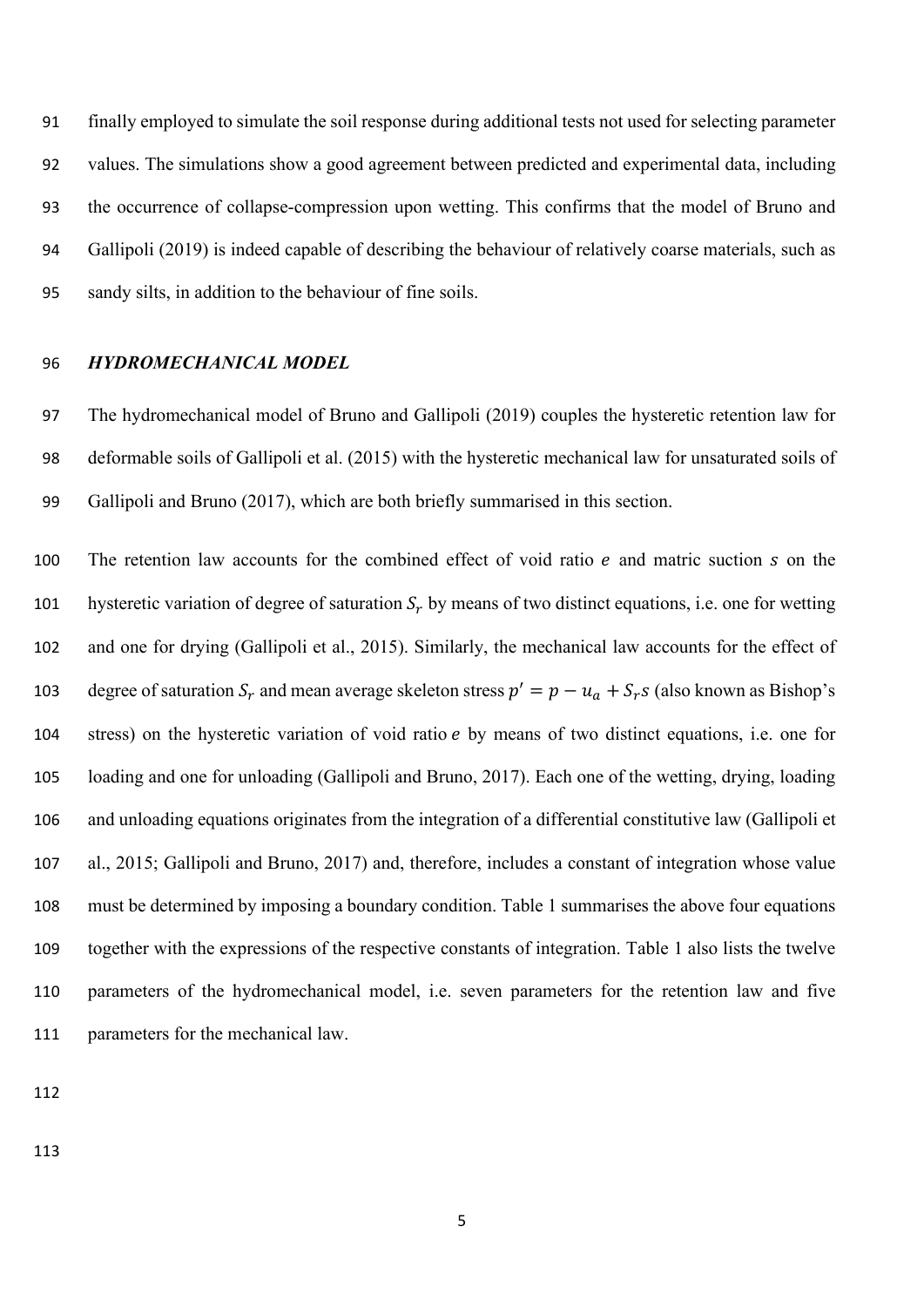|  |  |  | Table 1. Retention and mechanical laws |  |
|--|--|--|----------------------------------------|--|
|--|--|--|----------------------------------------|--|

| Retention law (Gallipoli et al., 2015)       |                                                                                                                                                                                                                                  |  |  |  |
|----------------------------------------------|----------------------------------------------------------------------------------------------------------------------------------------------------------------------------------------------------------------------------------|--|--|--|
| Wetting paths                                | $(S_r)_w = \left(1 + \left(\frac{\left(s e^{\frac{1}{\lambda_s}}\right)^{\beta_w}}{\omega_w^{\beta_w}\left(1 + C_w\left(s e^{\frac{1}{\lambda_s}}\right)^{\beta_w}\right)}\right)^{\frac{\Lambda_s}{\beta_w m_w}}\right)^{-m_s}$ |  |  |  |
| Wetting $path$ – Constant of integration     | $C_w = \frac{1}{\omega_w^{\beta_w}} \left( S_{r,0} - \frac{1}{m_w} - 1 \right)^{-\frac{\beta_w m_w}{\lambda_s}} - \frac{1}{\left( S_0 e_0^{\frac{1}{\lambda_s}} \right)^{\beta_w}}$                                              |  |  |  |
| Drying paths                                 | $(S_r)_d = \left(1 + \left(\frac{\left(s e^{\frac{1}{\lambda_s}}\right)^{\beta_d} + C_d}{\omega_d^{\beta_d}}\right)^{\frac{r_s}{\beta_d m_d}}\right)$                                                                            |  |  |  |
| Drying path $-$ Constant of integration      | $C_d = \omega_d^{\beta d} \left(S_{r,0} - \frac{1}{m_d} - 1\right)^{\frac{\beta d}{\lambda_s}} - \left(S_0 e_{0}^{\frac{1}{\lambda_s}}\right)^{\beta d}$                                                                         |  |  |  |
| Model parameters                             | $\lambda_s, \omega_w, m_w, \beta_w, \omega_d, m_d, \beta_d$                                                                                                                                                                      |  |  |  |
|                                              | <b>Mechanical law (Gallipoli and Bruno, 2017)</b>                                                                                                                                                                                |  |  |  |
| Loading paths                                | $e = \left( \left( \frac{p's_r^{\frac{\lambda_r}{\lambda_p}}}{\bar{p}_{ref}} \right)^r + C_l \right)^{\gamma}$                                                                                                                   |  |  |  |
| Loading paths $-$ Constant of integration    | $C_l = e_0^{-\frac{\gamma}{\lambda_p}} - \left(\frac{p_0^{\prime} S_{r,0}^{\frac{\lambda_r}{\lambda_p}}}{\pi}\right)$<br>$\bar{p}_{ref}$                                                                                         |  |  |  |
| Unloading paths                              | $e = \frac{C_u}{\left(p'\overline{\zeta_r^{\frac{\lambda_r}{\lambda_p}}}\right)}$                                                                                                                                                |  |  |  |
| Unloading paths - Constant of<br>integration | $C_u = e_0 \left( p'_0 S_{r,0}^{\frac{\lambda_r}{\lambda_p}} \right)^r$                                                                                                                                                          |  |  |  |
| Model parameters                             | $\lambda_p$ , $\lambda_r$ , $\bar{p}_{ref}$ , $\gamma$ , $\kappa$                                                                                                                                                                |  |  |  |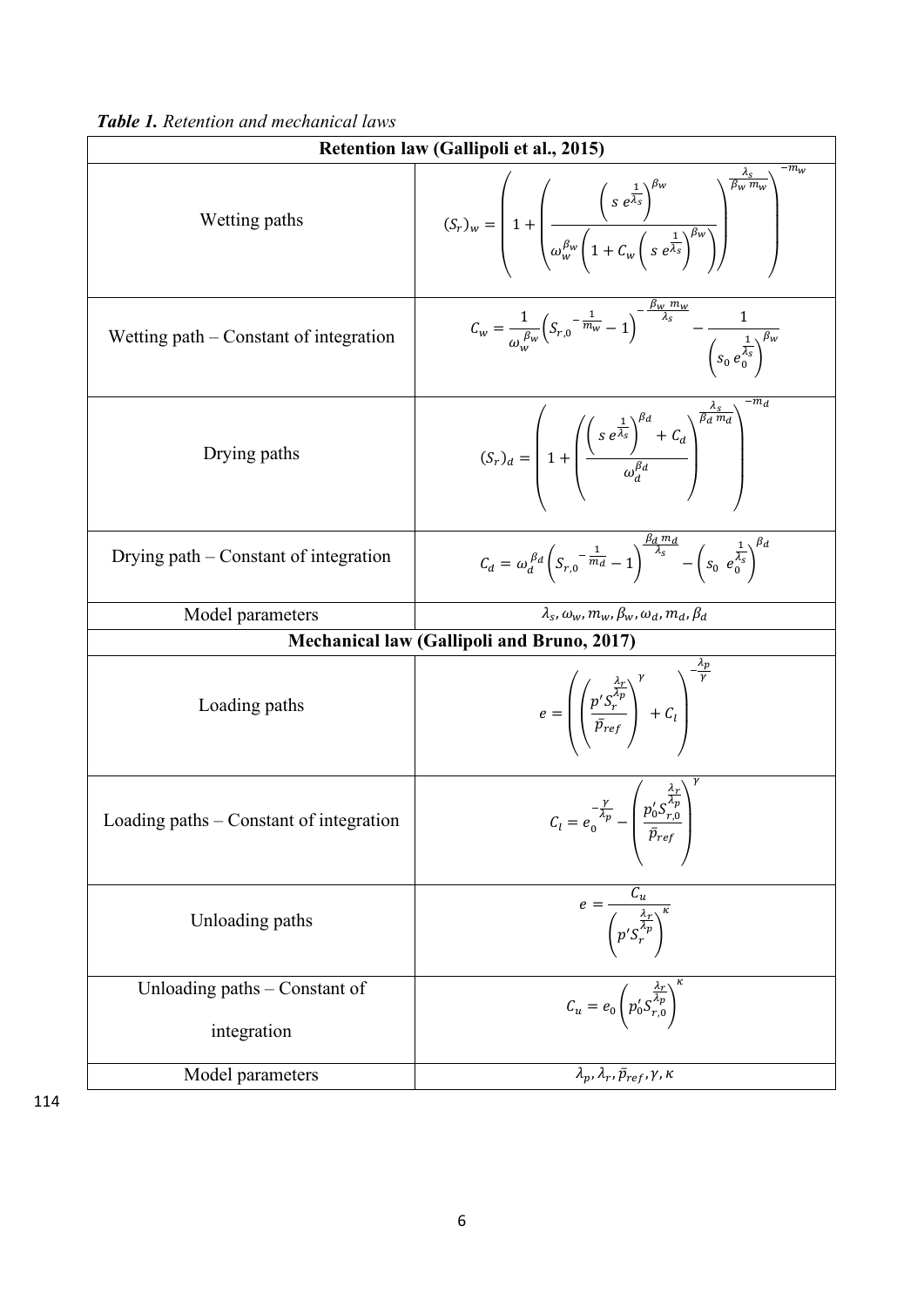115 The constants of integration  $C_w$  and  $C_d$  uniquely identify the wetting and drying paths, respectively, 116 passing through a soil state characterised by suction  $s_0$ , void ratio  $e_0$  and degree of saturation  $S_{r,0}$ . 117 Similarly, the constants of integration  $C_l$  and  $C_u$  uniquely identify the loading and unloading paths, 118 respectively, passing through a soil state characterised by void ratio  $e_0$ , mean average skeleton stress 119  $p'_0$  and degree of saturation  $S_{r,0}$ . Further details about the derivation of both the retention and 120 mechanical laws, together with a discussion of the physical meaning of the corresponding parameters, 121 can be found in Gallipoli et al. (2015) and Gallipoli and Bruno (2017), respectively.

 The above retention and mechanical laws are coupled via the iterative algorithm of Bruno and Gallipoli (2019). According to this algorithm, the degree of saturation computed from the retention law is inserted into the mechanical law to calculate the corresponding value of void ratio, which is then inserted back into the retention law to calculate a new value of degree of saturation. This triggers a recursive process, which is repeated n-times until the following two convergency criteria are simultaneously met:

$$
\left| \frac{S_{r,n} - S_{r,n-1}}{S_{r,n-1}} \right| \le 0.001 \tag{1a}
$$

$$
\left| \frac{e_n - e_{n-1}}{e_{n-1}} \right| \le 0.001 \tag{1b}
$$

128 Once Equations (1a) and (1b) are satisfied, the algorithm is assumed to have converged and the 129 simulation moves to the next values of suction and mean net stress along the chosen path. Additional 130 details about this iterative procedure can be found in Bruno and Gallipoli (2019).

131 This coupled hydromechanical framework has already been validated by Bruno and Gallipoli (2019) 132 against laboratory data for fine soils whereas, in the present paper, the capabilities of the model are 133 further tested against the behaviour of coarser materials.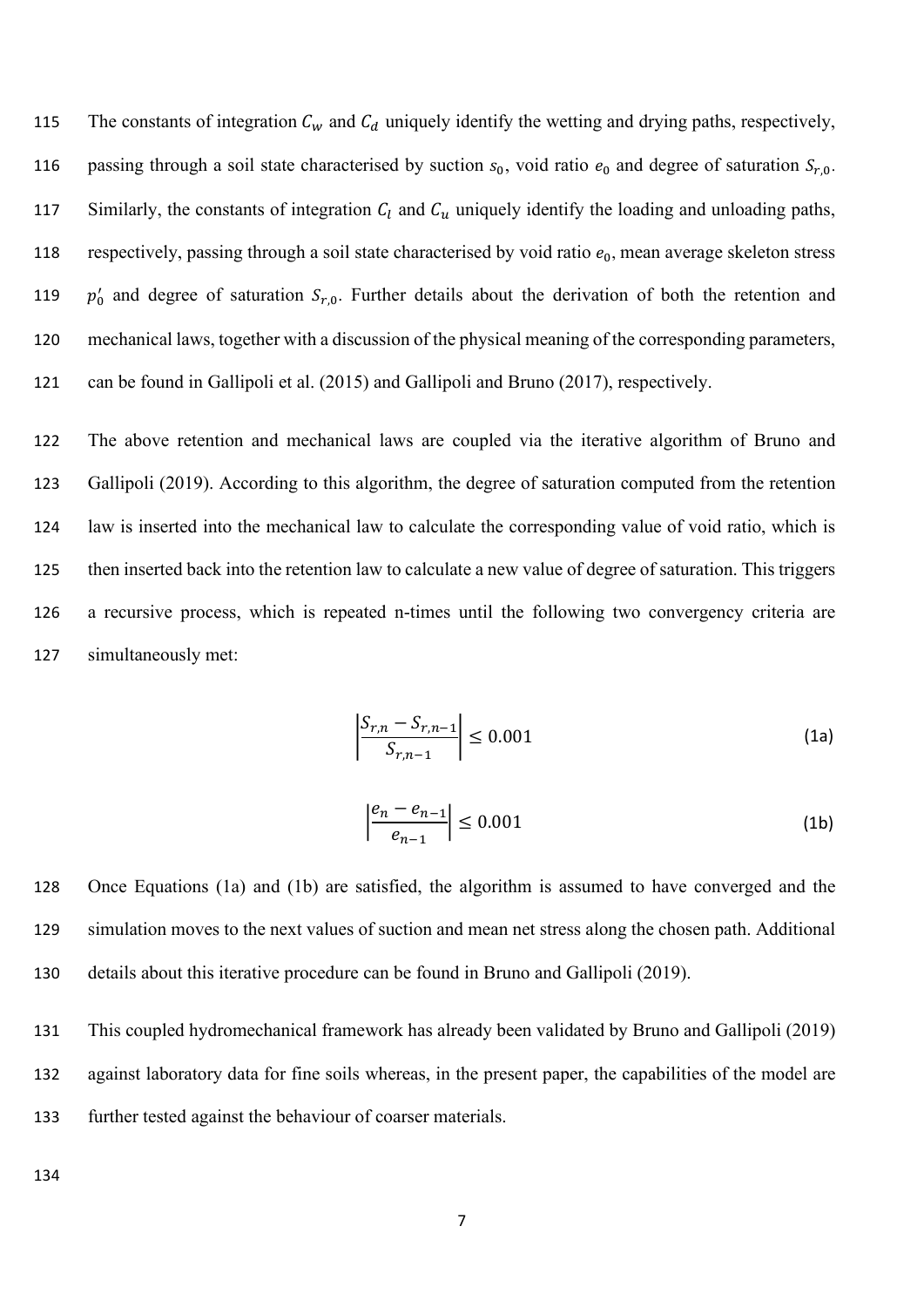#### 135 *MATERIALS AND METHODS*

#### 136 *Material properties*

 The soils tested in the present work were provided by two brickwork factories, i.e. Nagen and Bouisset, in the region of Toulouse (France). The grain size distributions of both soils were determined by wet sieving and sedimentation according to the norms XP P94-041 (AFNOR, 1995) and NF P 94-057 (AFNOR, 1992), respectively. The plasticity properties of the fine fraction (i.e. the fraction passing through the 400 µm sieve) were determined according to the norm NF P94-051 (AFNOR, 1993). The specific gravity of the soil grains, *Gs* was instead measured by means of the pycnometer test according to the norm NF P 94-054 (AFNOR, 1991). The clay activity, *A* (defined 144 as the ratio between the plasticity index and the soil fraction smaller than  $2 \mu m$ ) is equal to 0.79 for the Nagen soil and 0.6 for the Bouisset soil, which classifies the former material as normally active and the latter material as inactive (Skempton, 1953). This is also consistent with the mineralogical data provided by the suppliers, which indicate a predominantly illitic content with a small quantity of montmorillonite for the Nagen soil and a predominantly kaolinitic content for the Bouisset soil. Table 2 summarises the main properties of both materials.

|                      | <b>Grain size distribution</b>  | <b>NAGEN</b> | <b>BOUISSET</b> |  |       |
|----------------------|---------------------------------|--------------|-----------------|--|-------|
| Gravel               | $> 2$ mm                        | $0.4\%$      | $0.0\%$         |  |       |
| Sand                 | $0.063 - 2$ mm                  | 40.4 $%$     | 26.6%           |  |       |
| Silt                 | $0.002 - 0.063$ mm              | 42.9 %       | 41.9%           |  |       |
| Clay                 | $< 0.002$ mm                    | $16.3\%$     | 31.5%           |  |       |
|                      | <b>Plasticity properties</b>    |              |                 |  |       |
|                      | Liquid limit, $w_L$             | 33.0 %       | 35.5%           |  |       |
| Plastic limit, $w_P$ |                                 | $20.1\%$     | 16.7%           |  |       |
|                      | Plasticity index, $I_p$         |              | 12.9 %          |  | 18.8% |
|                      | Clay activity, $A(-)$           | 0.79         | 0.60            |  |       |
|                      | Specific gravity of soil grains |              |                 |  |       |
|                      | Specific gravity, $G_s$ (-)     | 2.66         | 2.65            |  |       |

*Table 2. Main material properties*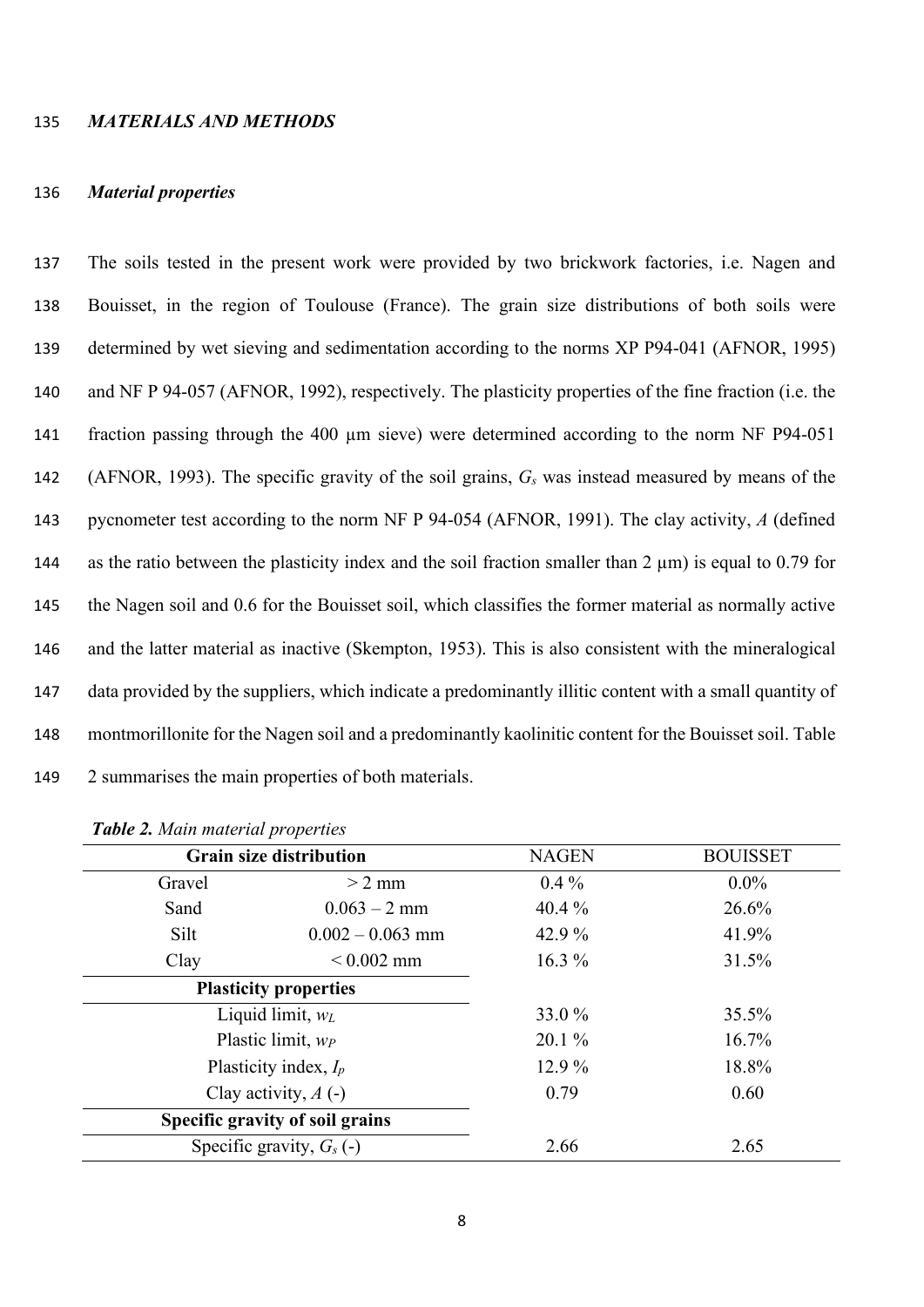150 The compaction curves, relating dry density  $\rho_d$  to water content w, were measured for both soils according to the procedure proposed by Sivakumar (1993), Sharma (1998) and Raveendiraraj (2009). Prior to compaction, the dry material was mixed with the desired amount of water using an electrical planetary blender for at least 3 minutes. The moist soil was left to equalise inside two plastic bags for a minimum of 24 hours before being statically compacted (in 10 layers for the Nagen soil and 12 layers for Bouisset soil) inside a 50 mm diameter cylindrical mould with a constant vertical displacement rate of 1.5 mm/min until achieving a target pressure of 400 kPa. The diameter of each compacted sample was measured three times at different heights while the height was measured three times at different angles. The volume of the sample was calculated from the average measurements of diameter and height while the mass was recorded by a scale with a resolution of 0.01 grams. The water content was calculated as the average of three measurements taken on specimens of about 50 grams from the top, middle and bottom of the sample, respectively, according to the norm NF P94- 050 (1995). The measured values of volume, mass, water content and specific gravity were finally used to calculate the bulk density, dry density, porosity and degree of saturation of the samples.

164 Figure 1 plots the measured values of dry density  $\rho_d$  versus water content w for both Nagen and Bouisset soils together with the respective interpolating curves. Inspection of Figure 1 indicates that the Nagen soil exhibits lower values of the optimum water content and dry density (i.e. 12.75% and 167 1643 kg/m<sup>3</sup>) than the Bouisset soil (i.e. 15.0% and 1839 kg/m<sup>3</sup>). The optimum of the Nagen soil corresponds to a degree of saturation of 55%, which is slightly smaller than the values observed in similar soils, i.e. 65% - 85% (Tatsuoka, 2015). This difference can be explained by the relatively modest compaction energy applied in this work compared to the standard Proctor (Sharma, 1998). The same feature is not observed for the Bouisset soil, which exhibits a finer grading and a higher retention capacity than the Nagen soil.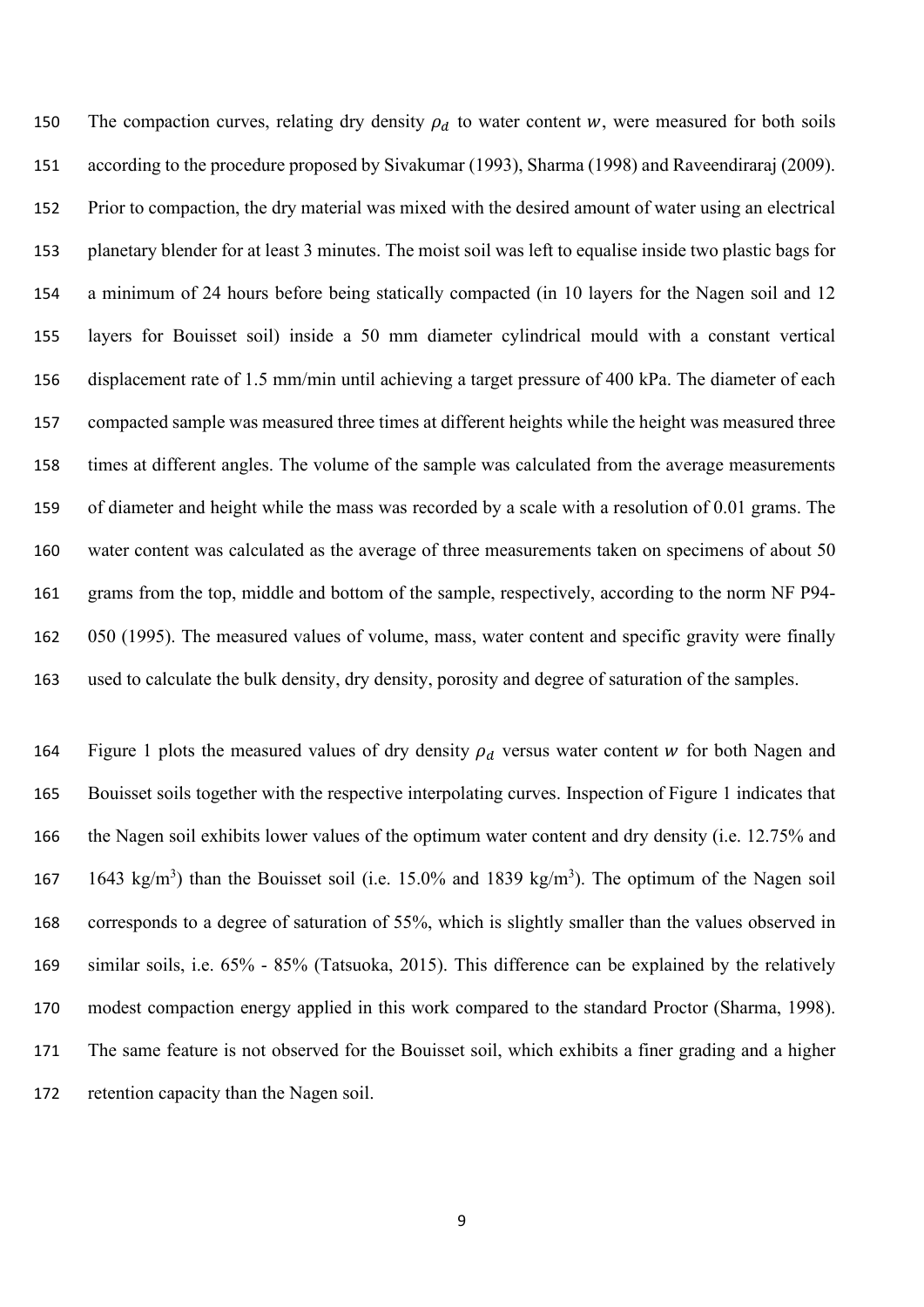Triaxial samples of 50 mm diameter and 100 mm height were produced by compacting both soils at water contents 4% lower than their respective optimum value, thus resulting in a dry density equal to 92% of the corresponding optimum level. Dry-of-optimum compaction was chosen because it induces a double porosity material fabric with a relatively low air-entry value of suction, which facilitates unsaturated testing (Delage et al., 1996; Tarantino and De Col, 2008; Monroy et al., 2010; Casini et al., 2012).

 The initial suction was recorded inside a triaxial cell, via the axis translation technique, on freshly compacted samples under a small mean net stress of 20 KPa and restrained pore water drainage. After ramping up the cell and pore air pressures to 950 kPa and 930 kPa, respectively, the pore water pressure was measured and subtracted from the corresponding pore air pressure to calculate the soil suction. Table 3 summarises the average "as-compacted" properties of the triaxial samples of both materials.



*Figure 1. Static compaction curves of Nagen and Bouisset soils*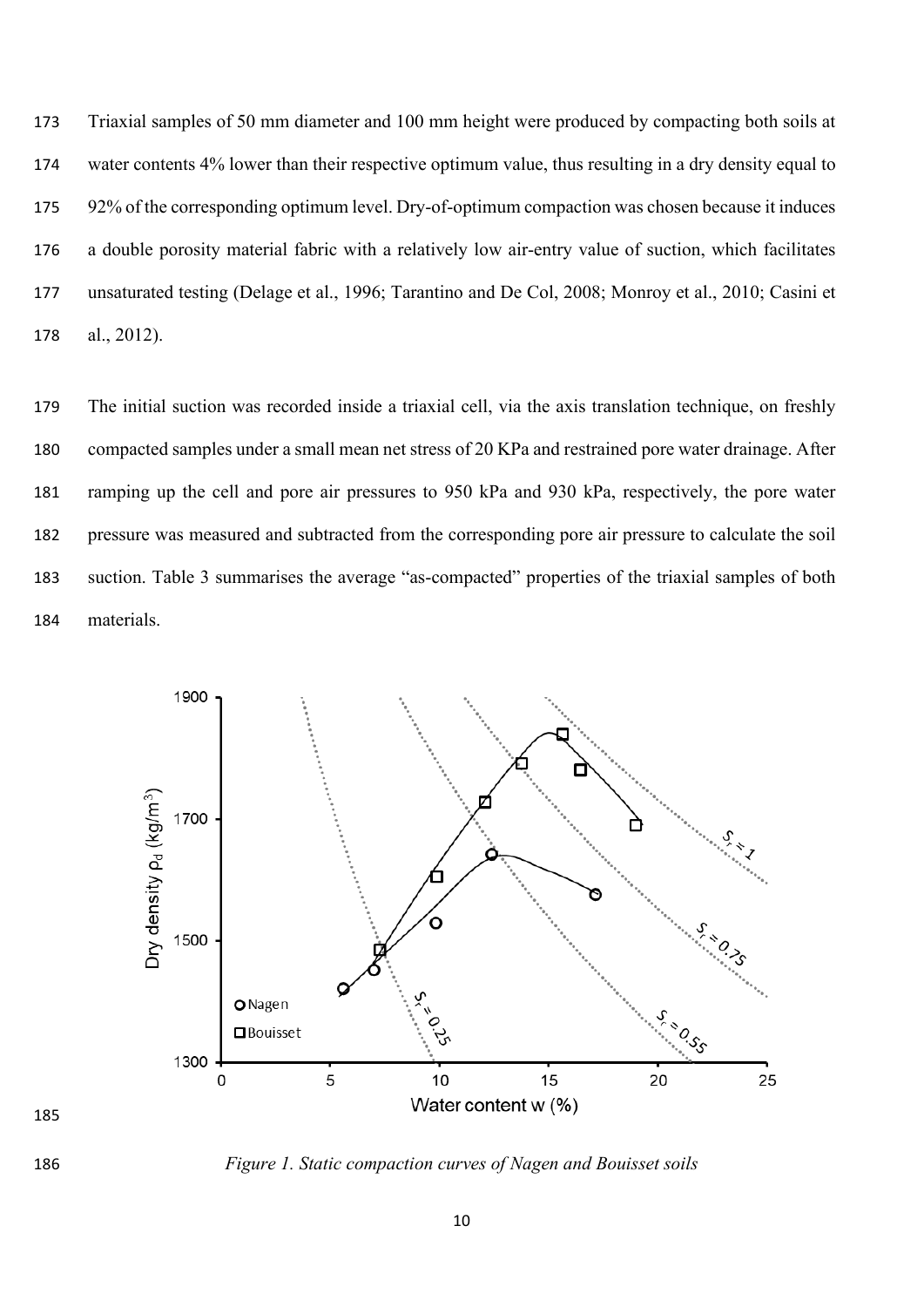|                 | Water<br>content, | <b>Bulk</b><br>density, | Dry<br>density,        | Porosity,  | Void<br>ratio, | Degree of Suction,<br>saturation, |            |
|-----------------|-------------------|-------------------------|------------------------|------------|----------------|-----------------------------------|------------|
|                 | w<br>(%)          | $\rho_b$<br>$(kg/m^3)$  | $\rho_d$<br>$(kg/m^3)$ | n<br>$(-,$ | e<br>( – )     | $\Delta_r$<br>(%)                 | S<br>(kPa) |
| <b>NAGEN</b>    | 8.75              | 1648                    | 1515                   | 0.430      | 0.756          | 30.8                              | 380        |
| <b>BOUISSET</b> | 11.0              | 1884                    | 1698                   | 0.359      | 0.561          | 52.1                              | 200        |

*Table 3. Properties of triaxial samples after compaction*

# 187 *Triaxial testing equipment*

 Unsaturated tests were performed by using two identical double-walled triaxial cells commercialised by the company VJ Tech. The volumetric deformation of the samples was measured by a volume change device, which was hydraulically connected to the inner cell. Suction was controlled (or measured) via the axis translation technique by two pumps imposing (or recording) the pore air and water pressures, respectively. The top and bottom faces of the sample were hydraulically connected to the pore water line through two saturated porous ceramic discs characterised by an air entry value of 1500 kPa. A relatively high air entry value was chosen to minimise pore air diffusion and, therefore, to avoid the formation of bubbles in the pore water line, which would affect measurements.

196 Each test consisted of a combination of the following stages: a) increase/decrease of mean net stress 197 at constant suction, b) increase/decrease of suction at constant mean net stress and c) increase of mean 198 net stress at constant water content with the simultaneous measurement of suction.

199 The mean net stress was increased with a rate of 2 kPa/hour and decreased with a rate of 4 kPa/hour, 200 while suction was increased and decreased with a rate of 2 kPa/hour. Following Al-Sharrad (2013), 201 the mean net stress and suction were maintained constant at the end of each test stage, during a "rest" 202 period, until both the specific volume,  $v = 1 + e$  and the specific water volume,  $v_w = 1 + wG_s$ 203 changed less than 0.001 per day. Test stages involving an increase/decrease of mean net stress or an 204 increase of suction required rest periods of about 48 hours, during which only small variations of  $\nu$ 205 and  $v_w$  were observed. Conversely, test stages involving a decrease of suction required significantly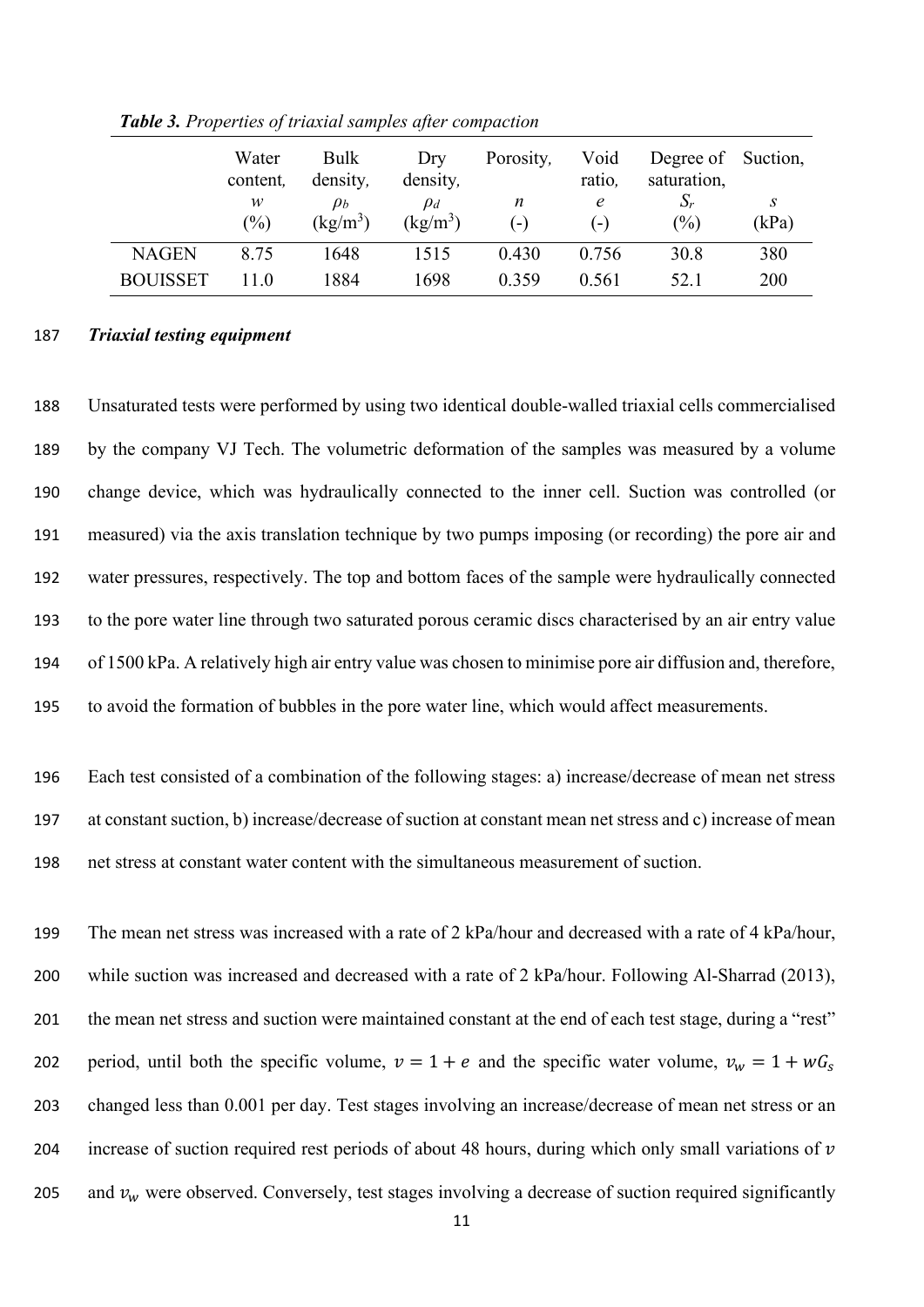206 longer rest periods of about 6 days, during which much larger variations of  $v$  and  $v_w$  were recorded, 207 as discussed later.

 Saturated tests were performed by using a standard triaxial cell commercialised by the company VJ Tech. Samples were preliminarily saturated by flushing water from bottom to top, followed by back- pressurisation up to 350 kPa under a low mean effective stress of about 5 kPa. After saturation, the mean effective stress was increased by augmenting the cell pressure with a rate of 2 kPa/hour while maintaining the pore water pressure at 350 kPa. The pore water pressure was controlled by means of an automatic pump, which also served the purpose of recording the change of water content inside the sample. Given the saturated state of the soil, the volumetric deformations of the sample were directly computed from the recorded changes of water content.

216 Table 4 summarises the stages of all tests performed in this work and indicates whether the 217 corresponding results were used for model calibration or validation.

| Material        | $r \cdot \infty$<br>Test name | Test stages                                                                                                                                                                                                                                                                  |             |
|-----------------|-------------------------------|------------------------------------------------------------------------------------------------------------------------------------------------------------------------------------------------------------------------------------------------------------------------------|-------------|
|                 | SAT-N<br>(saturated)          | A-B: Isotropic loading p-u <sub>w</sub> = $3kPa \rightarrow 240 kPa$                                                                                                                                                                                                         | Validation  |
|                 | 1N<br>(unsaturated)           | A-B: Isotropic loading $p_{\text{net}} = 20 \text{ kPa} \rightarrow 680 \text{ kPa}$ at constant<br>water content after initial equalisation at $s_0$ =210 kPa<br>B-C: unloading $p_{net} = 680 \text{ kPa} \rightarrow 20 \text{ kPa}$ at constant<br>suction $s = 210$ kPa | Calibration |
| <b>NAGEN</b>    | 2N<br>(unsaturated)           | A-B: Isotropic loading $p_{net} = 20$ kPa $\rightarrow$ 560 kPa at constant<br>water content after initial equalisation at $s_0 = 550$ kPa<br>B-C: unloading $p_{net} = 560 \text{ kPa} \rightarrow 20 \text{ kPa}$ at constant<br>suction $s = 330$ kPa                     | Calibration |
|                 | 3N<br>(unsaturated)           | A-B: Isotropic loading $p_{net} = 20$ kPa $\rightarrow$ 850 kPa at constant<br>suction $s = 50$ kPa<br>B-C: unloading $p_{net} = 850 \text{ kPa} \rightarrow 20 \text{ kPa}$ at constant<br>suction $s = 50$ kPa                                                             | Validation  |
|                 | SAT-B<br>(saturated)          | A-B: Isotropic loading p-u <sub>w</sub> = $4kPa \rightarrow 240 kPa$                                                                                                                                                                                                         | Validation  |
| <b>BOUISSET</b> | 1B<br>(unsaturated)           | A-B: Isotropic loading $p_{\text{net}} = 20 \text{ kPa} \rightarrow 830 \text{ kPa}$ at constant<br>water content after initial equalisation at $s_0$ =220 kPa<br>B-C: unloading $p_{net} = 830 \text{ kPa} \rightarrow 20 \text{ kPa}$ at constant<br>suction $s = 55$ kPa  | Calibration |
|                 | 2B<br>unsaturated)            | A-B: Isotropic loading $p_{\text{net}} = 30 \text{ kPa} \rightarrow 790 \text{ kPa}$ at constant<br>water content after initial equalisation at $s_0 = 500$ kPa                                                                                                              | Calibration |

*Table 4. Experimental program*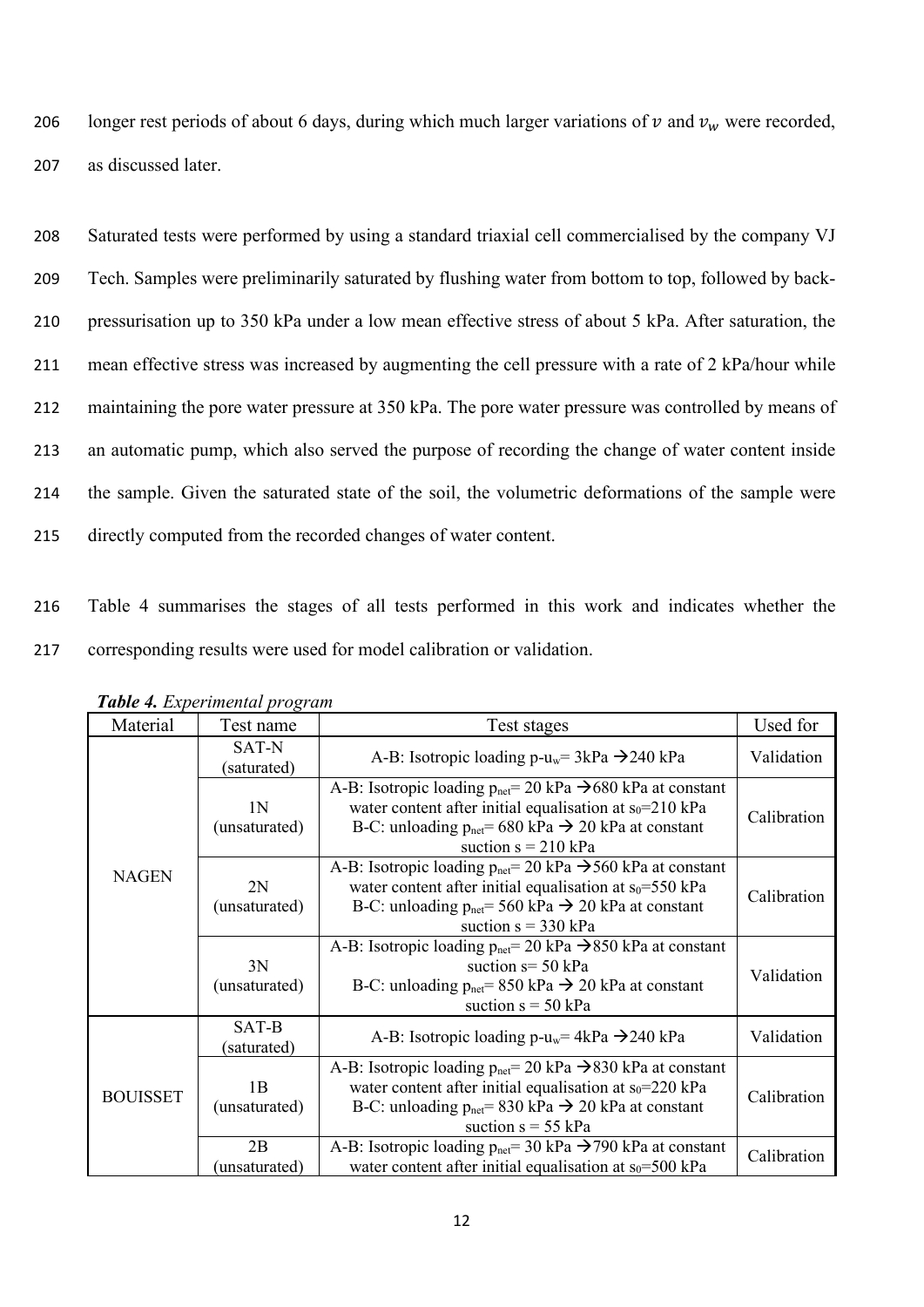|  |               | B-C: unloading $p_{net} = 790 \text{ kPa} \rightarrow 20 \text{ kPa}$ at constant                |            |
|--|---------------|--------------------------------------------------------------------------------------------------|------------|
|  |               | suction $s = 90$ kPa                                                                             |            |
|  |               | A-B: Isotropic loading $p_{\text{net}} = 20 \text{ kPa} \rightarrow 500 \text{ kPa}$ at constant |            |
|  |               | suction $s = 220$ kPa                                                                            |            |
|  | 3B            | B-C: wetting $s = 220$ kPa $\rightarrow$ 5 kPa at constant mean net                              |            |
|  | (unsaturated) | stress $p_{net} = 500$ kPa                                                                       | Validation |
|  |               | C-D: Isotropic unloading $p_{net} = 500 \text{ kPa} \rightarrow 20 \text{ kPa}$ at               |            |
|  |               | constant suction $s = 5$ kPa                                                                     |            |
|  |               | A-B: Isotropic loading $p_{\text{net}} = 20 \text{ kPa} \rightarrow 500 \text{ kPa}$ at constant |            |
|  |               | suction $s = 350$ kPa                                                                            |            |
|  |               | B-C: wetting $s = 350$ kPa $\rightarrow$ 5 kPa at constant mean net                              |            |
|  | 4B            | stress $p_{net} = 500$ kPa                                                                       |            |
|  | (unsaturated) | C-D: unloading $p_{net} = 500 \text{ kPa} \rightarrow 150 \text{ kPa}$ at constant               | Validation |
|  |               | suction $s = 5$ kPa                                                                              |            |
|  |               | D-E: drying $s=5$ kPa $\rightarrow$ 100 kPa at constant mean net                                 |            |
|  |               | stress $p_{net}$ = 150 kPa                                                                       |            |

# 218 *CALIBRATION OF RETENTION AND MECHANICAL LAWS*

 In principle, the above retention and mechanical laws can be calibrated by means of two alternative strategies. The first strategy consists in a simultaneous optimisation of all parameter values inside each law via a least square regression of experimental data. The second strategy consists instead in the interpolation of individual features of material behaviour depending on the physical meaning of each parameter. Bruno and Gallipoli (2019) adopted a hybrid calibration approach that combined the former strategy for the retention law with the latter strategy for the mechanical law. In the present work, instead, the former strategy has been adopted for selecting parameter values inside both retention and mechanical laws via the interpolation of results from tests on unsaturated samples 227 subjected to constant water content loading followed by unloading at constant suction. Note that each constant water content loading path allows the simultaneous exploration of relatively large ranges of mean net stress and suction, which is particularly advantageous for model calibration.

230 The following sections describe the calibration of both the retention and mechanical laws against the 231 experimental data for Nagen and Bouisset soils.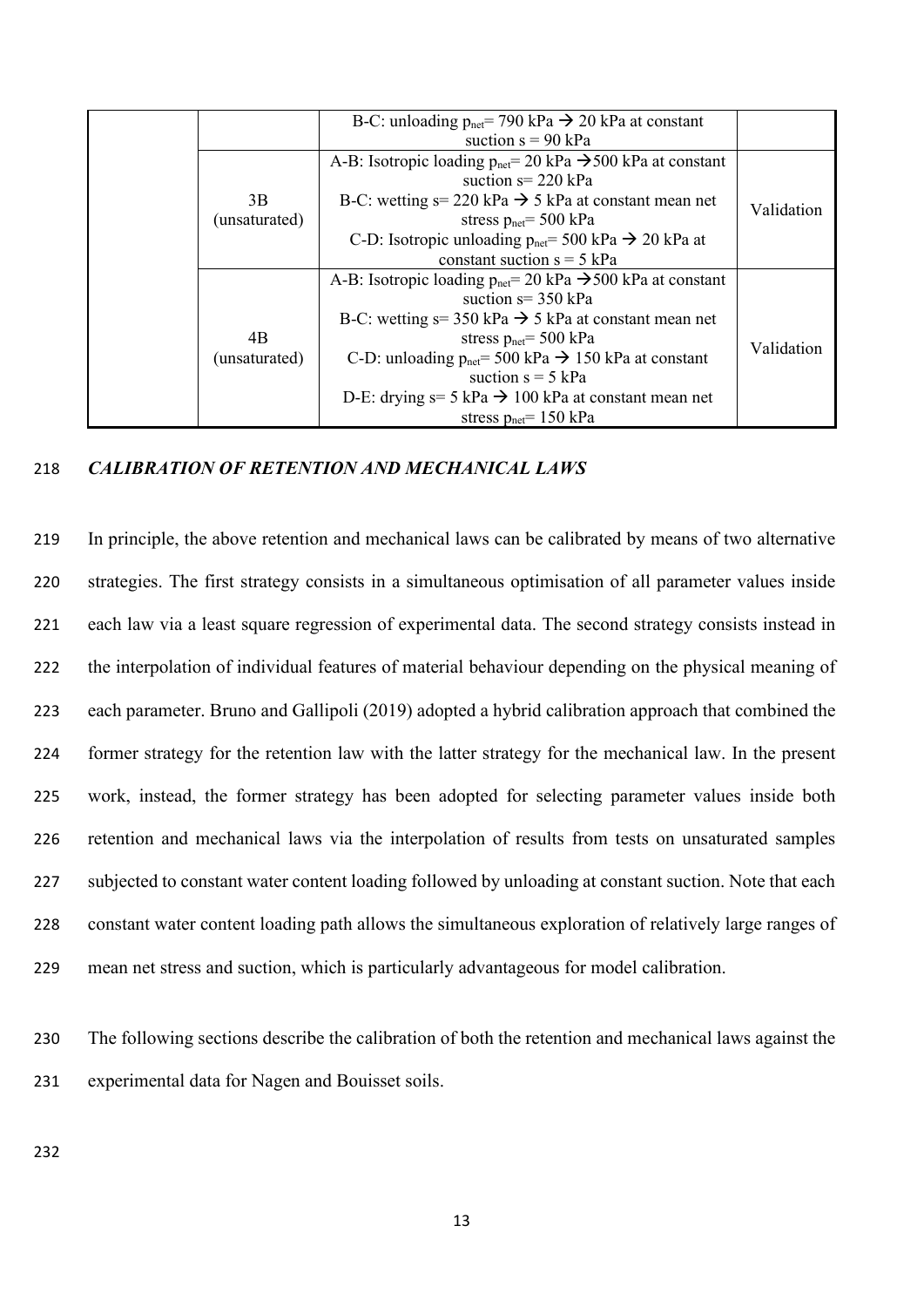### *Calibration of retention law*

234 The seven parameters (i.e.  $\lambda_s$ ,  $\omega_w$ ,  $\beta_w$ ,  $m_w$ ,  $\omega_d$ ,  $\beta_d$ ,  $m_d$ ) of the retention law were selected, at once, via a simultaneous least-square regression of two tests for each soil, i.e. tests 1N and 2N for the Nagen soil and tests 1B and 2B for the Bouisset soil (Table 3). Each of these four tests consisted of a cycle of mean net stress with loading at constant water content followed by unloading at constant suction.

 For the Nagen soil, test 1N (Figure 2) involved an initial increase of mean net stress from 20 kPa to 680 kPa at constant water content, followed by a reduction of mean net stress from 680 kPa back to 20 kPa at constant suction of 210 kPa. During the loading stage, suction first increased from 210 kPa to 354 kPa and then reduced back to 210 kPa. This behaviour is different from that observed during subsequent tests 2N, 1B and 2B, where suction consistently reduced throughout loading at constant water content. The difference might have been caused by an accumulation of diffused air into the pore water line and the consequent formation of air bubbles affecting the measurement of pore water pressure. Note that test 1N was the first test of the experimental campaign and, for all subsequent tests, the pore water line was regularly flushed to prevent the potential formation of air bubbles. Test 2N (Figure 3) started with an increase of mean net stress from 20 kPa to 560 kPa at constant water content, which produced a reduction of suction from 550 kPa to 330 kPa, followed by a reduction of mean net stress from 560 kPa back to 20 kPa at constant suction of 330 kPa.

 For the Bouisset soil, test 1B (Figure 4) started with an increase of mean net stress from 20 kPa to 830 kPa at constant water content, which produced a reduction of suction from the initial value of 220 kPa to 55 kPa, followed by a reduction of mean net stress from 830 kPa back to 20 kPa under a constant suction of 55 kPa. Test 2B (Figure 5) started instead with an increase of mean net stress from 30 kPa to 790 kPa at constant water content, which produced a suction drop from the initial value of 500 kPa to 90 kPa, followed by a reduction of mean net stress from 790 kPa back to 20 kPa at a constant suction of 90 kPa.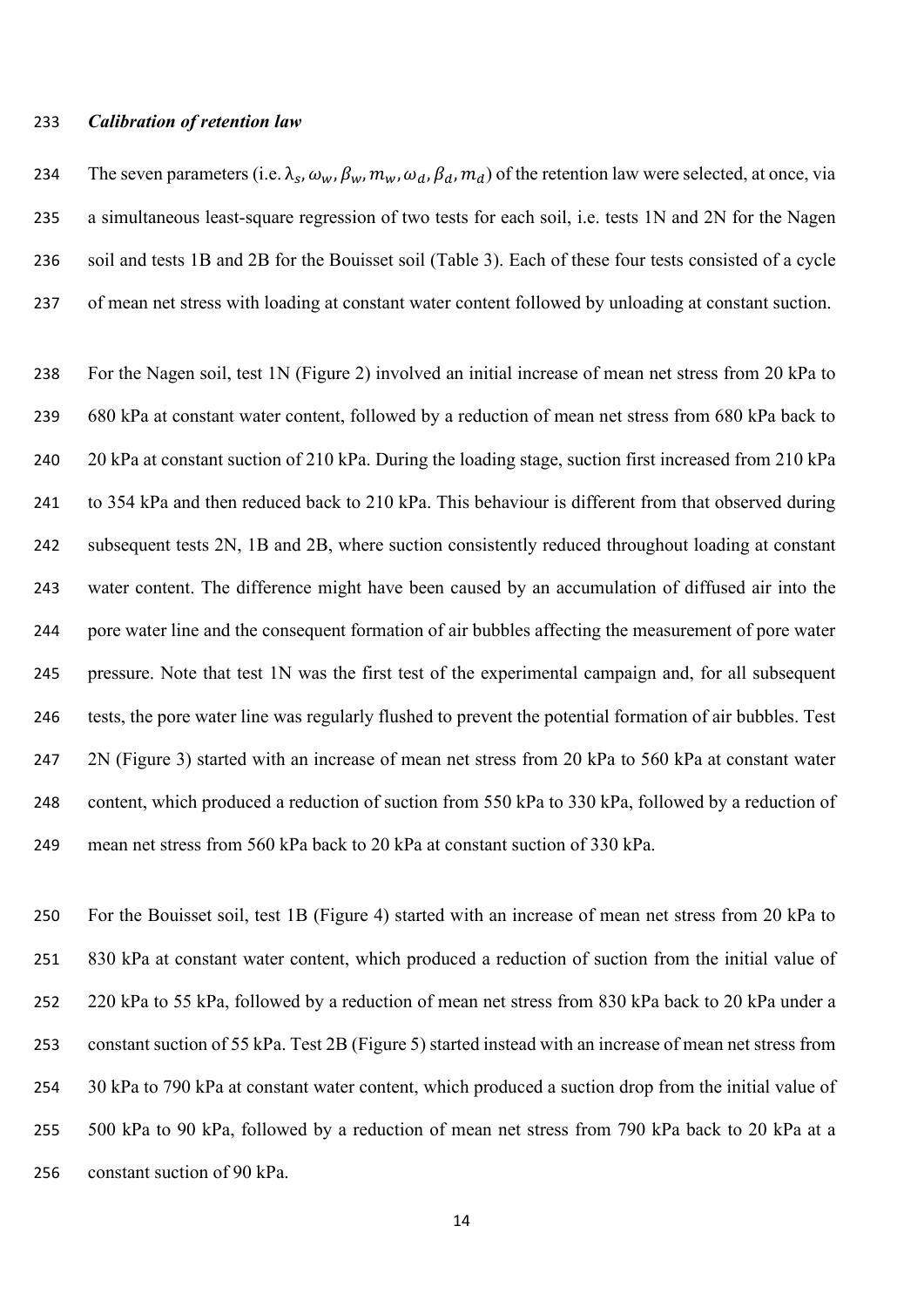Figures 2 to 5 compare the experimental and calibrated variations of degree of saturation for tests 1N, 2N, 1B and 2B. The grey and black labels, placed next to the measured and computed curves respectively, identify the start and end points of each test stage. The calibrated data were computed by using either the wetting or drying equation of Table 1 depending on the sign of the variation of the 261 scaled suction  $\bar{s} = s e^{\frac{1}{\lambda_s}}$  defined by Gallipoli et al. (2015). A reduction of scaled suction corresponds to a wetting path (i.e. increase of degree of saturation) while an increase of scaled suction corresponds to a drying path (i.e. decrease of degree of saturation). As customary during calibration, experimental, rather than computed, values of suction and void ratio were used for calculating the scaled suction. This ensured that the calibrated curves are entirely the product of the retention law with no influence of the mechanical law. Note that the value of scaled suction varies during both loading at constant water content and unloading at constant suction as it depends on both suction and void ratio.

268 The constant of integration  $C_w$  of the first wetting path was calculated by matching the experimental and calibrated curves at the start of the test to avoid that a poor prediction of the initial state of the 270 soil would compromise the quality of calibration. Instead, the constant of integration  $C_d$  of the subsequent drying path was calculated by imposing the continuity of predictions at the reversal point of the cycle. In general, Figure 2 to 5 show a good agreement between experimental and calibrated values of degree of saturation, which confirms the ability of the chosen material parameters to capture the retention behaviour of both Nagen and Bouisset soils. During constant water content loading in test 1N (Figure 2), the model predicts a slight decrease of degree of saturation from 0.28 (Point A) to 0.26 (Point A') followed by a substantial increase to 0.55 (Point B) whereas the experiment indicates a monotonic increase of degree of saturation. As discussed earlier, this small discrepancy is caused by the unrealistic measurement of an increase of suction at the start of loading, probably produced by the formation of air bubbles in the pore water line. This suction increase is interpreted by the model as drying, which produces the irregular prediction of degree of saturation during loading.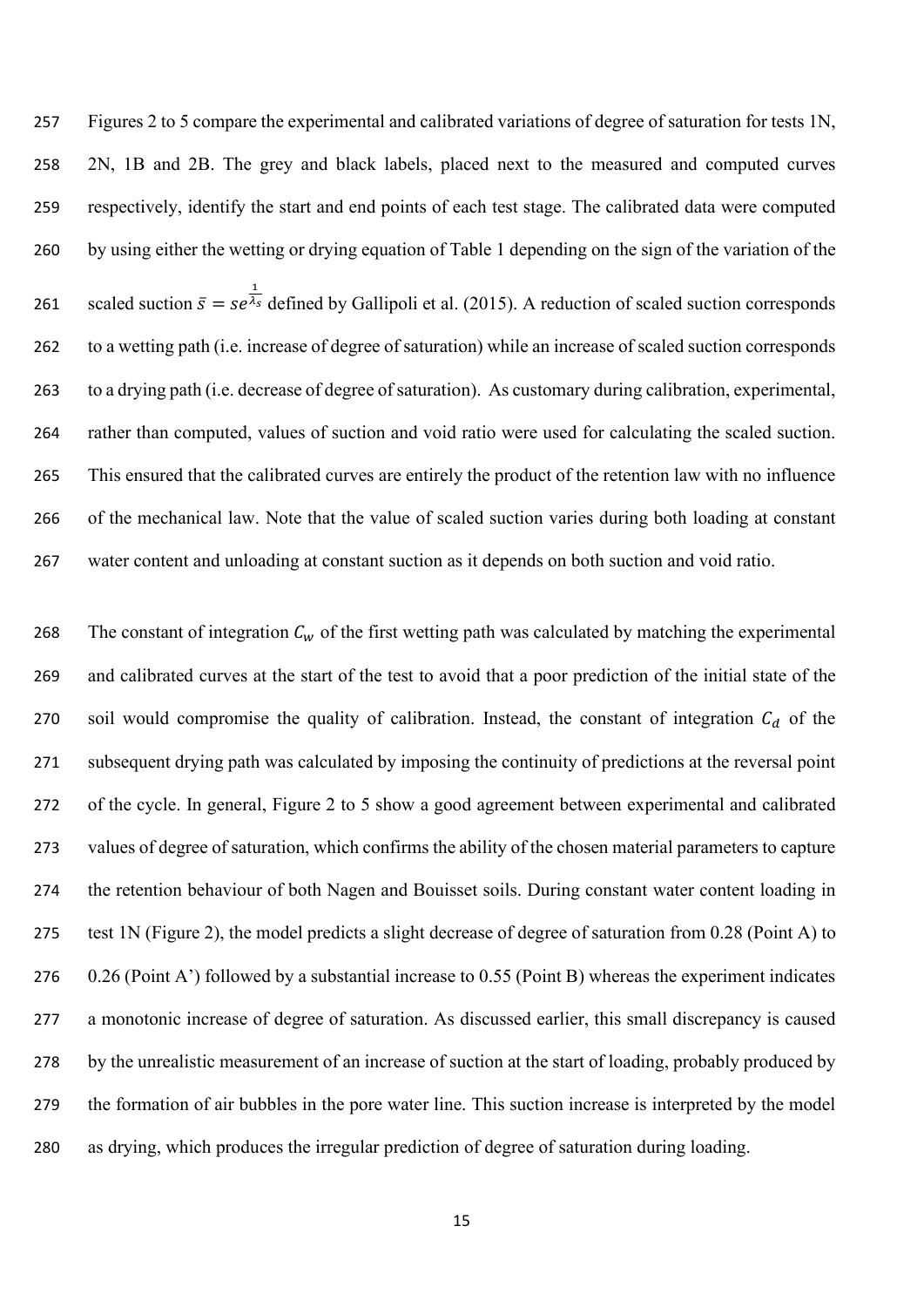



*Figure 2. Calibration of retention law against test 1N*



*Figure 3. Calibration of retention law against test 2N*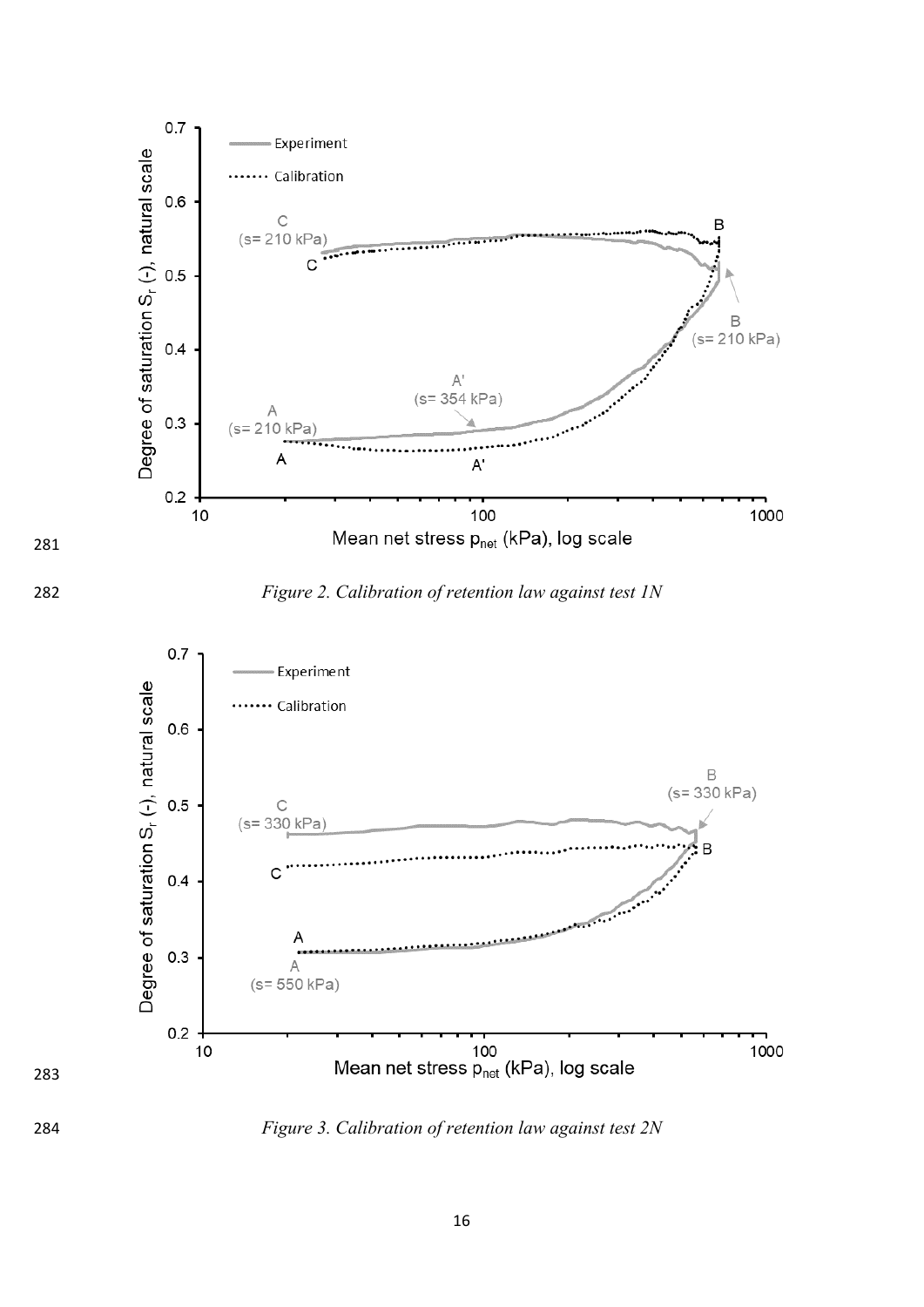

*Figure 4. Calibration of retention law against test 1B* 



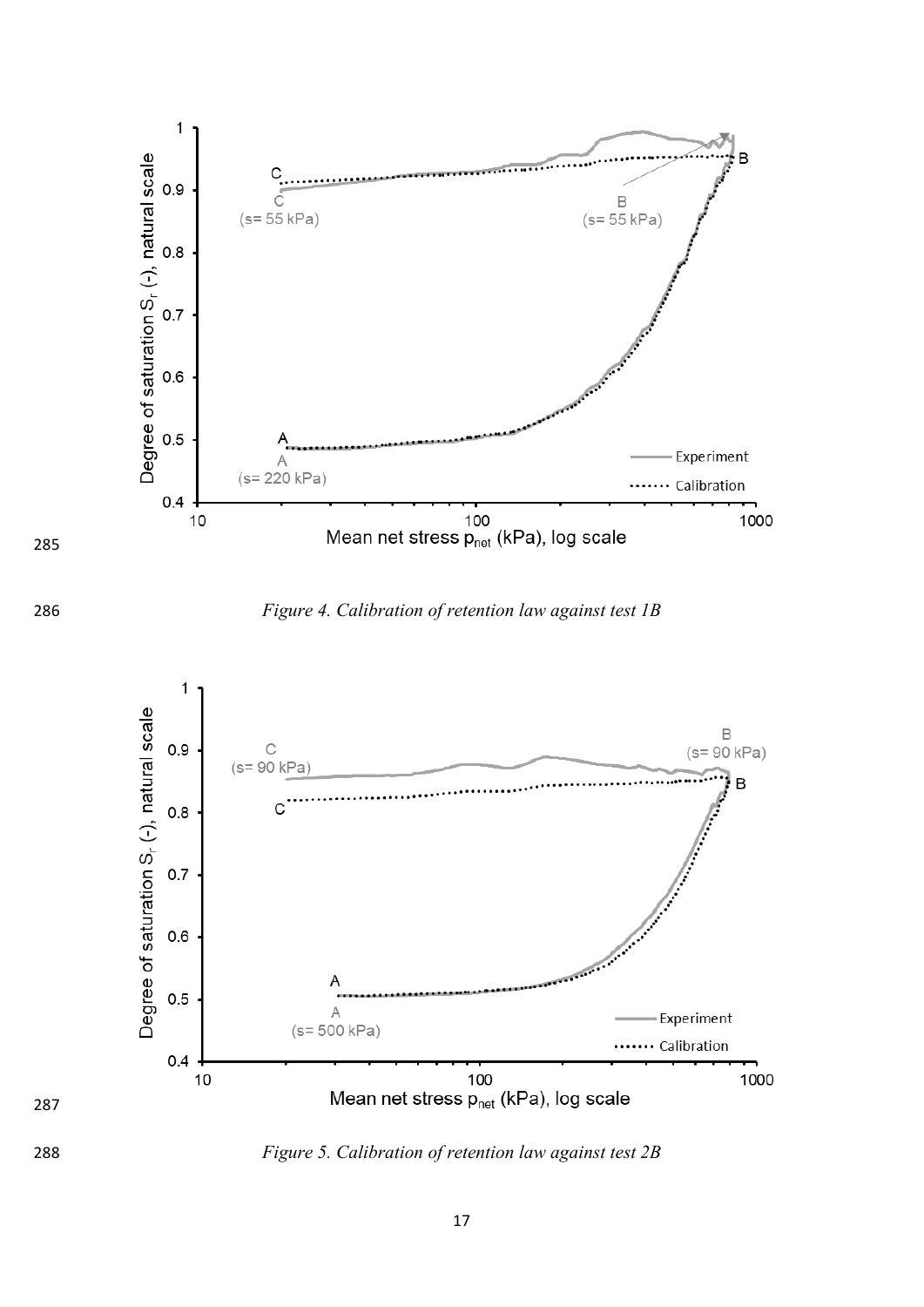### *Calibration of mechanical law*

290 The five mechanical parameters (i.e.  $\lambda_p$ ,  $\bar{p}_{ref}$ ,  $\lambda_r$ , k and  $\gamma$ ) were selected at once via a least-square regression of the same four tests used for calibrating the retention law, i.e. tests 1N and 2N for the Nagen soil (Figures 6 and 7) and tests 1B and 2B for the Bouisset soil (Figures 8 and 9).

 The calibrated curves were computed by using either the loading or unloading equation of Table 1 depending on the sign of the variation of the mean scaled stress  $\bar{p} = p' S'_r$  $\frac{\lambda_T}{\lambda}$ 294 depending on the sign of the variation of the mean scaled stress  $\bar{p} = p' S_r^{\lambda p}$  defined by Gallipoli and Bruno (2017). An increase of mean scaled stress corresponds to a loading path (i.e. decrease of void ratio) while a decrease of mean scaled stress corresponds to an unloading path (i.e. increase of void ratio). Experimental, rather than computed, values of degree of saturation were considered for calculating the mean scaled stress, which ensured that the calibrated curves are entirely the product of the mechanical law with no influence of the retention law.

300 Like the retention law, the constant of integration  $C_l$  of the first loading path was calculated by 301 matching measured and calibrated curves at the start of the test while the constant of integration  $C_u$  of the subsequent unloading path was calculated by imposing the continuity of the predictions at the reversal point of the cycle. Inspection of Figures 6 to 9 confirms that the calibrated curves accurately reproduce the mechanical behaviour of both soils, thus confirming the suitability of the chosen parameter values. The selected parameter values for both the retention and mechanical laws are summarised in Table 5.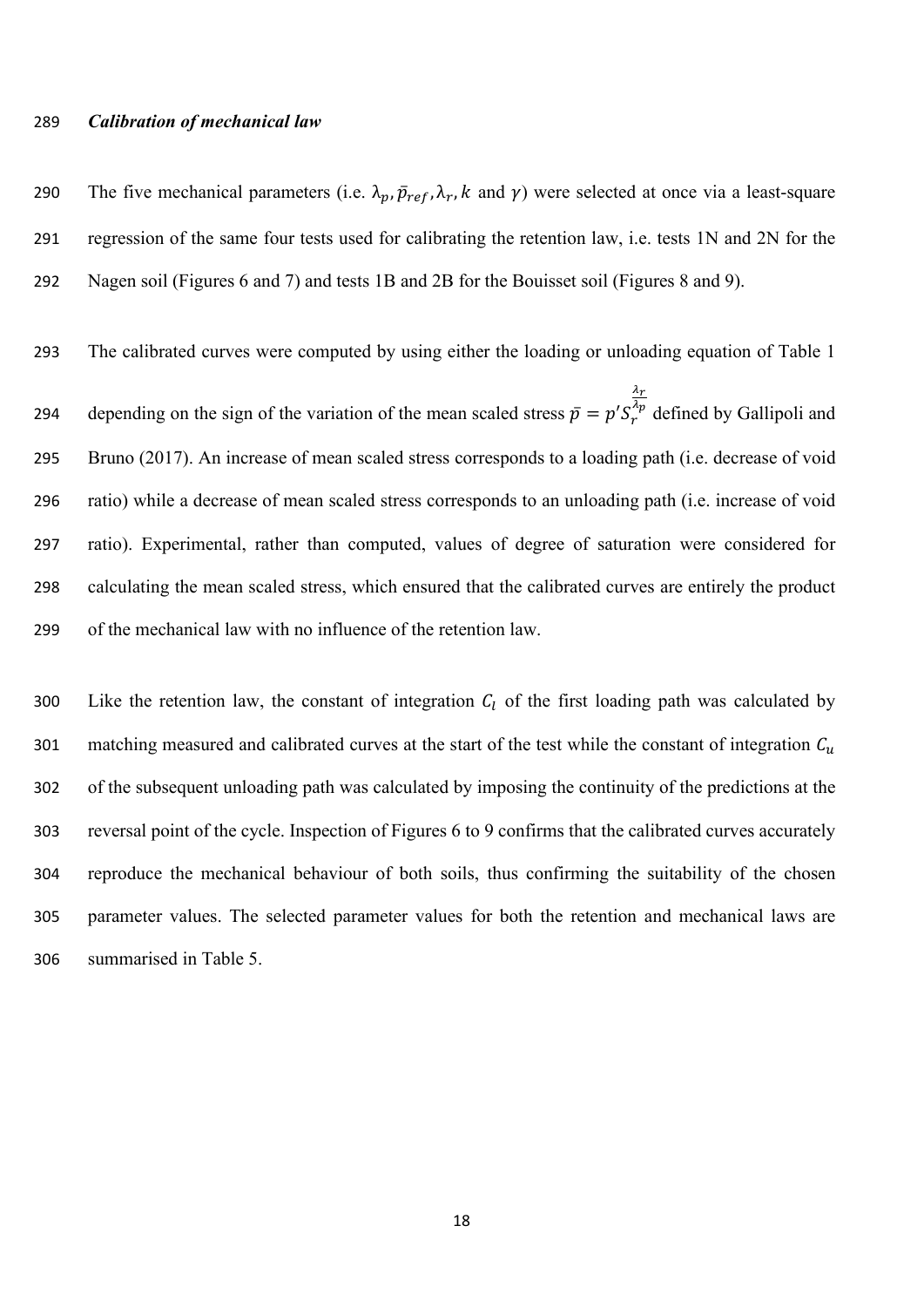





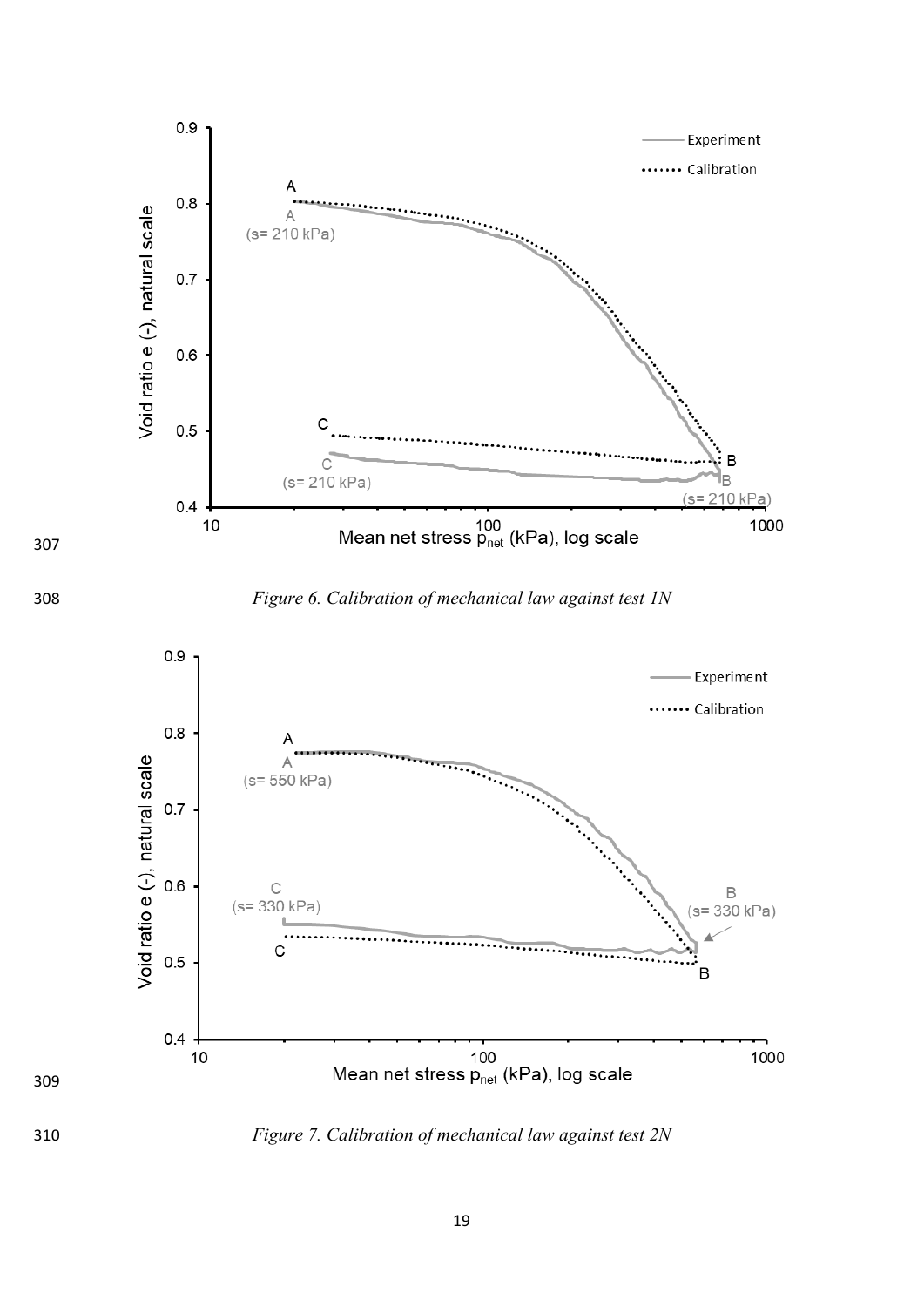



*Figure 8. Calibration of mechanical law against test 1B* 



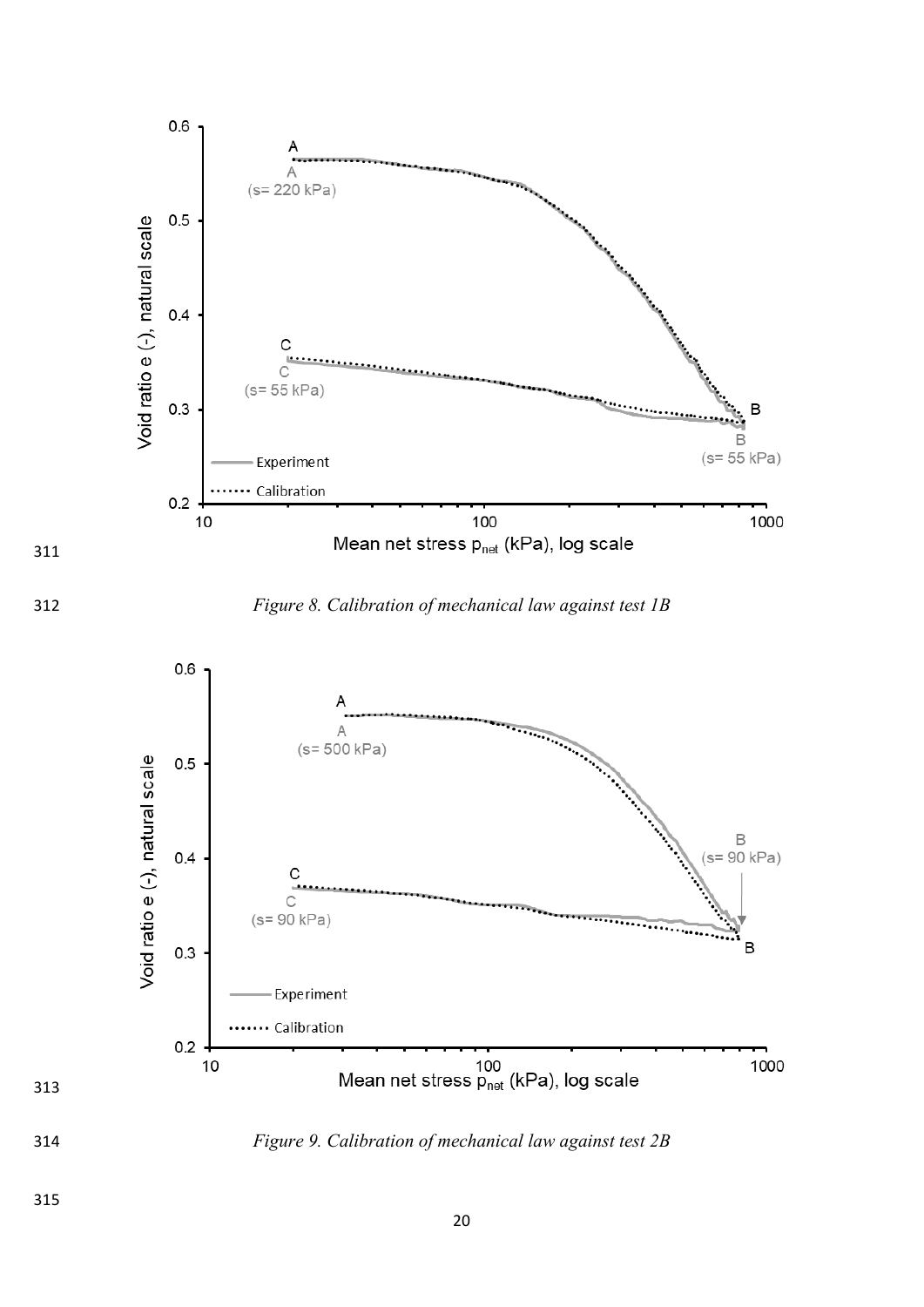|            |                   | <b>NAGEN</b> | <b>BOUISSET</b>           |
|------------|-------------------|--------------|---------------------------|
|            | $\lambda_{\rm s}$ | 0.214        | 0.088                     |
|            | $\omega_w$        | $0.275$ kPa  | $3.58 \times 10^{-5}$ kPa |
| Retention  | $m_w$             | 0.038        | 0.062                     |
| parameters | $\beta_w$         | 0.608        | 0.206                     |
|            | $\omega_d$        | 26598 kPa    | 41633 kPa                 |
|            | $m_d$             | 0.038        | 0.062                     |
|            | $\beta_d$         | 0.010        | 0.035                     |
|            | $\lambda_r$       | 0.539        | 0.728                     |
| Mechanical | $\lambda_{p}$     | 0.220        | 0.164                     |
| parameters | $\bar{p}_{ref}$   | 4.72 kPa     | $0.410$ kPa               |
|            | γ                 | 2.05         | 1.23                      |
|            | κ                 | 0.050        | 0.075                     |

*Table 5. Values of model parameters*

### 316 *VALIDATION OF COUPLED HYDROMECHANICAL MODEL*

 The calibrated retention and mechanical laws were coupled via the previously described iterative algorithm, so that the degree of saturation calculated by the retention law contributes to the computation of the void ratio by the mechanical law and vice versa. The resulting hydromechanical model was validated by predicting the degree of saturation and void ratio along stress paths, formulated in terms of suction and mean net stress, of additional tests not used during previous calibration.

 To probe deeper into the model, the initial constants of integration of each test were calculated by matching predicted and measured data in correspondence of the "as-compacted" soil state (Table 3) instead of the equalised soil state at the start of the test. Therefore, unlike calibration, the initial equalised state is now predicted by the model rather than imposed, which also means that the predicted and experimental curves of each test do not start from the same point. This approach constitutes a stricter assessment of the model performance, which can no longer rely on the perfect match between predictions and experiments at the start of the test.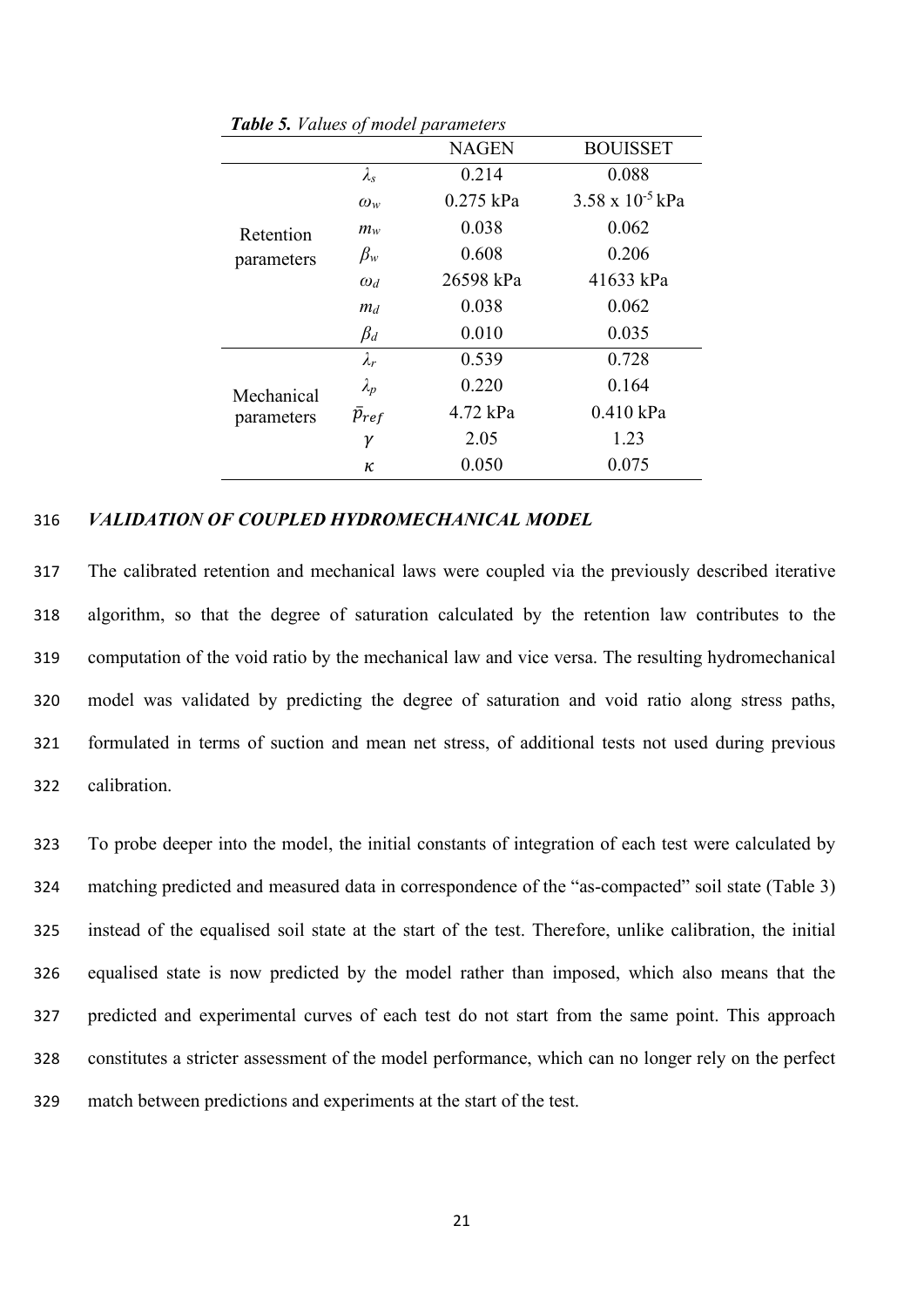For the Nagen soil, model predictions were validated against results from test 3N (Table 4), which consists in a cycle of mean net stress from 20 kPa to 850 kPa and back to 20 kPa at a constant suction of 50 kPa. Figures 10 shows a generally good agreement between the experimental and predicted curves of both void ratio and degree of saturation. Note also that Test 3N was performed at a constant suction of 50 kPa, which is lower than the suction range explored during calibration. This result, therefore, indicates the ability of the model to extrapolate predictions beyond the original experimental data.

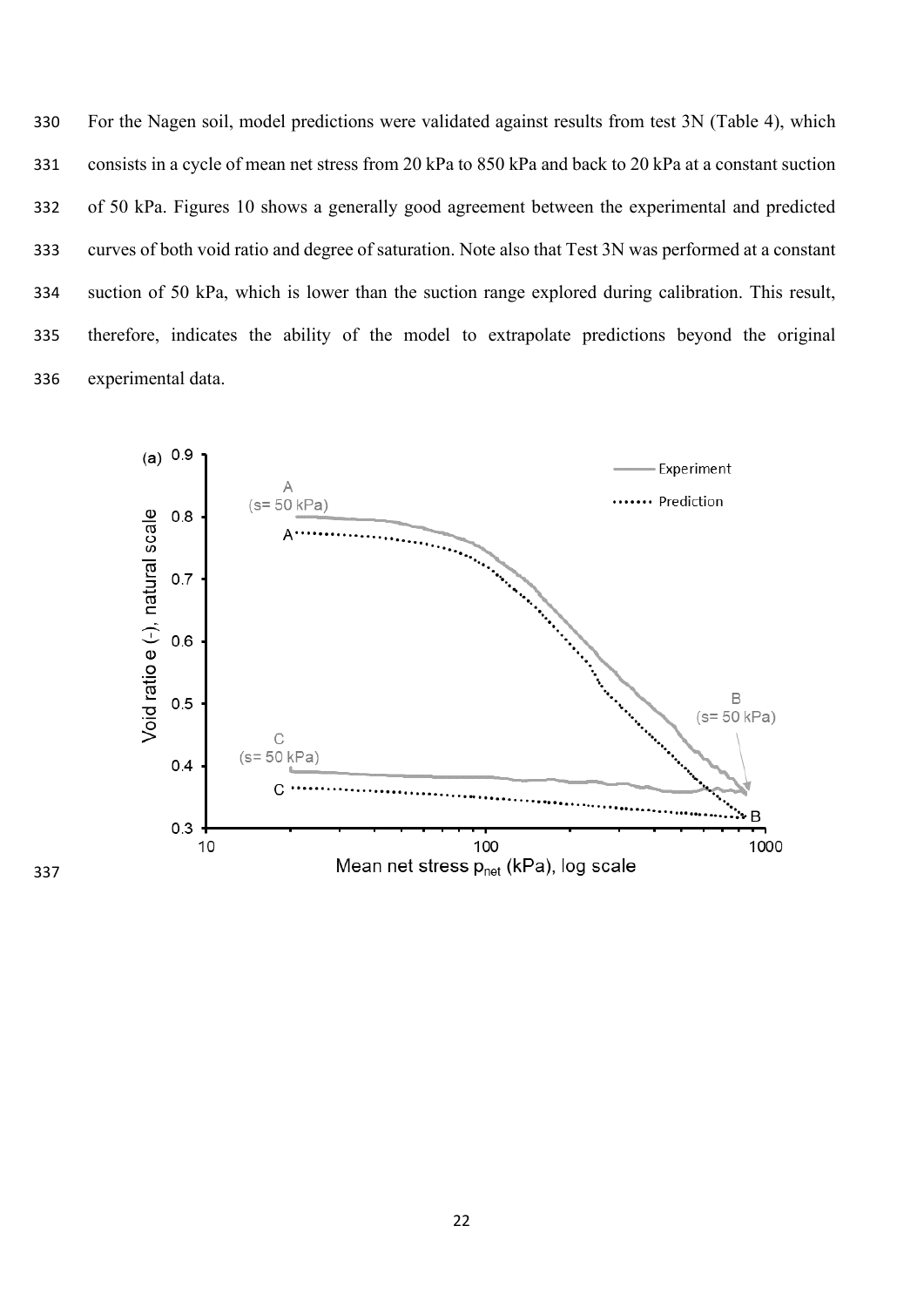

 *Figure 10. Model validation against test 3N: (a) void ratio vs mean net stress and (b) degree of saturation vs mean net stress* 

 For the Bouisset soil, model predictions were validated against two tests, i.e. 3B and 4B, which involved cyclic variations of mean net stress and suction (Table 4). Both tests start with an increase of mean net stress from 20 kPa to 500 kPa at constant suction of 220 kPa, for test 3B, and 350 kPa, for test 4B. Suction is then decreased to 5 kPa in both tests at a constant mean net stress of 500 kPa, followed by a reduction of mean net stressto 20 kPa, for test 3B, and 150 kPa, for test 4B, at a constant suction of 5 kPa. Finally, test 4B undergoes an increase of suction from 5 kPa to 100 kPa at a constant mean net stress of 150 kPa.

 Figures 11 and 12 show generally good predictions of degree of saturation and void ratio under varying levels of mean net stress and suction, including a relatively accurate prediction of degree of saturation and volumetric collapse after the rest periods at the end of the suction reduction stages (i.e. stages BC). The discrepancies between experiments and predictions along wetting paths are mostly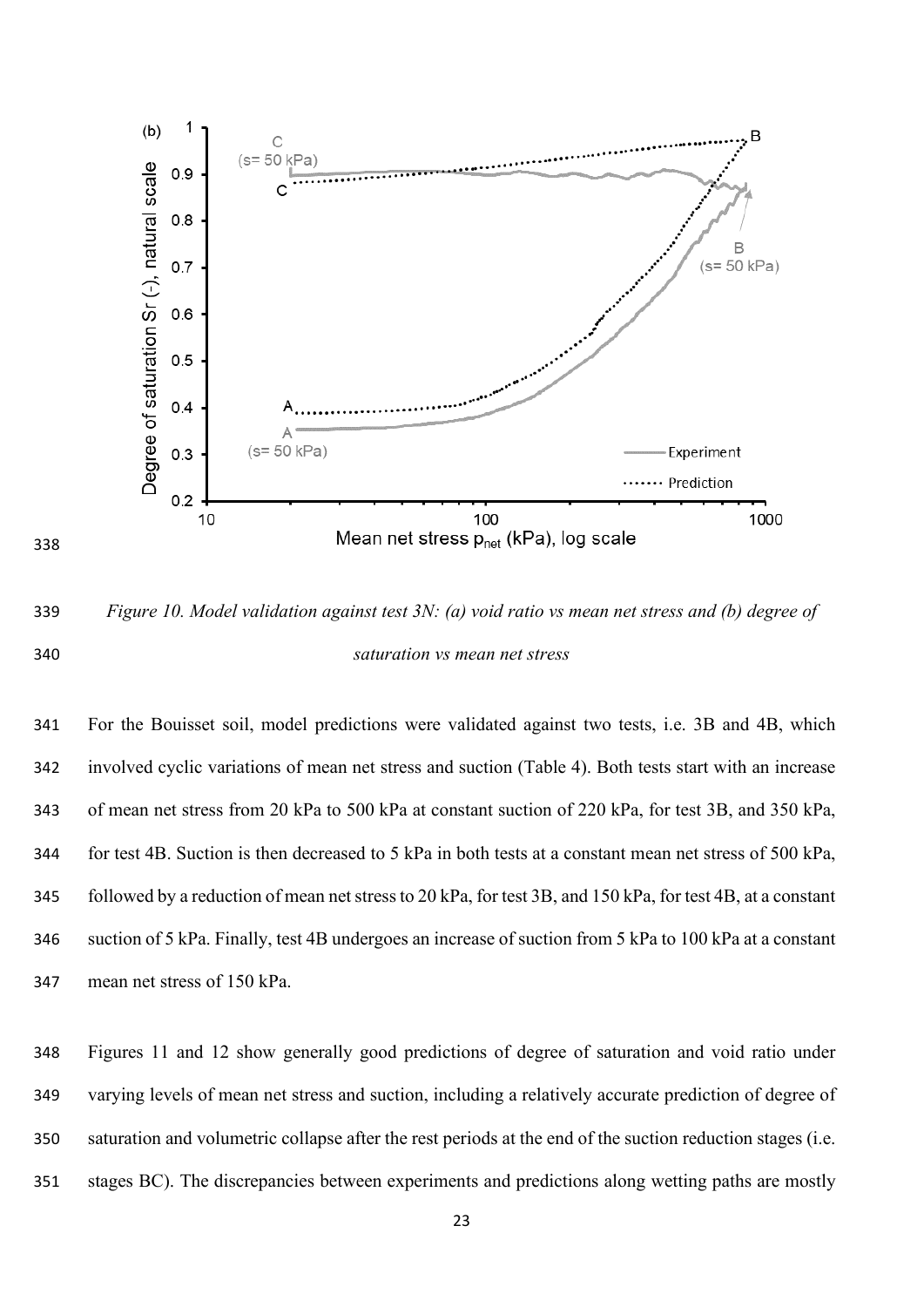due to the relatively high suction reduction rate (2 kPa/hour) during experiments, which was too fast to allow the equalisation of pore water pressure inside the sample. This is confirmed by the significant increase of degree of saturation, and the associated decrease of void ratio, during the rest periods at the end of the suction reduction stages. With the benefit of hindsight, a slower suction reduction rate should have been imposed or, at least, suction should have been measured at the sample mid-height by means of high capacity tensiometers to cross-check equalisation inside the soil. Note that the wetting-induced collapse of compacted/reconstituted samples may not be fully representative of the behaviour of undisturbed collapsible soils. This aspect is, however, outside the scope of the present paper and will constitute matter for future research.

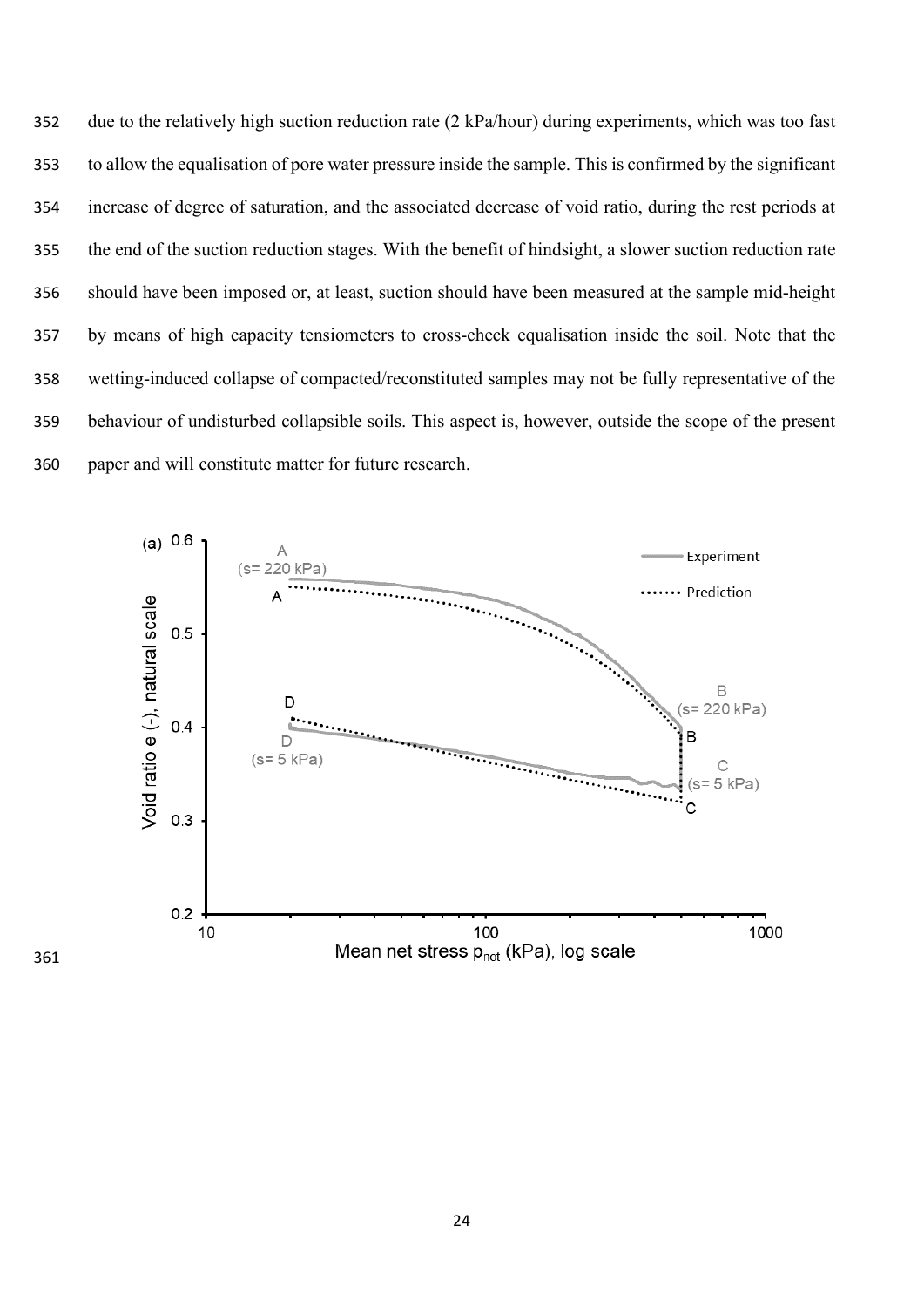

 *Figure 11. Model validation against test 3B: (a) void ratio vs mean net stress, (b) void ratio vs suction and (c) degree of saturation vs suction* 

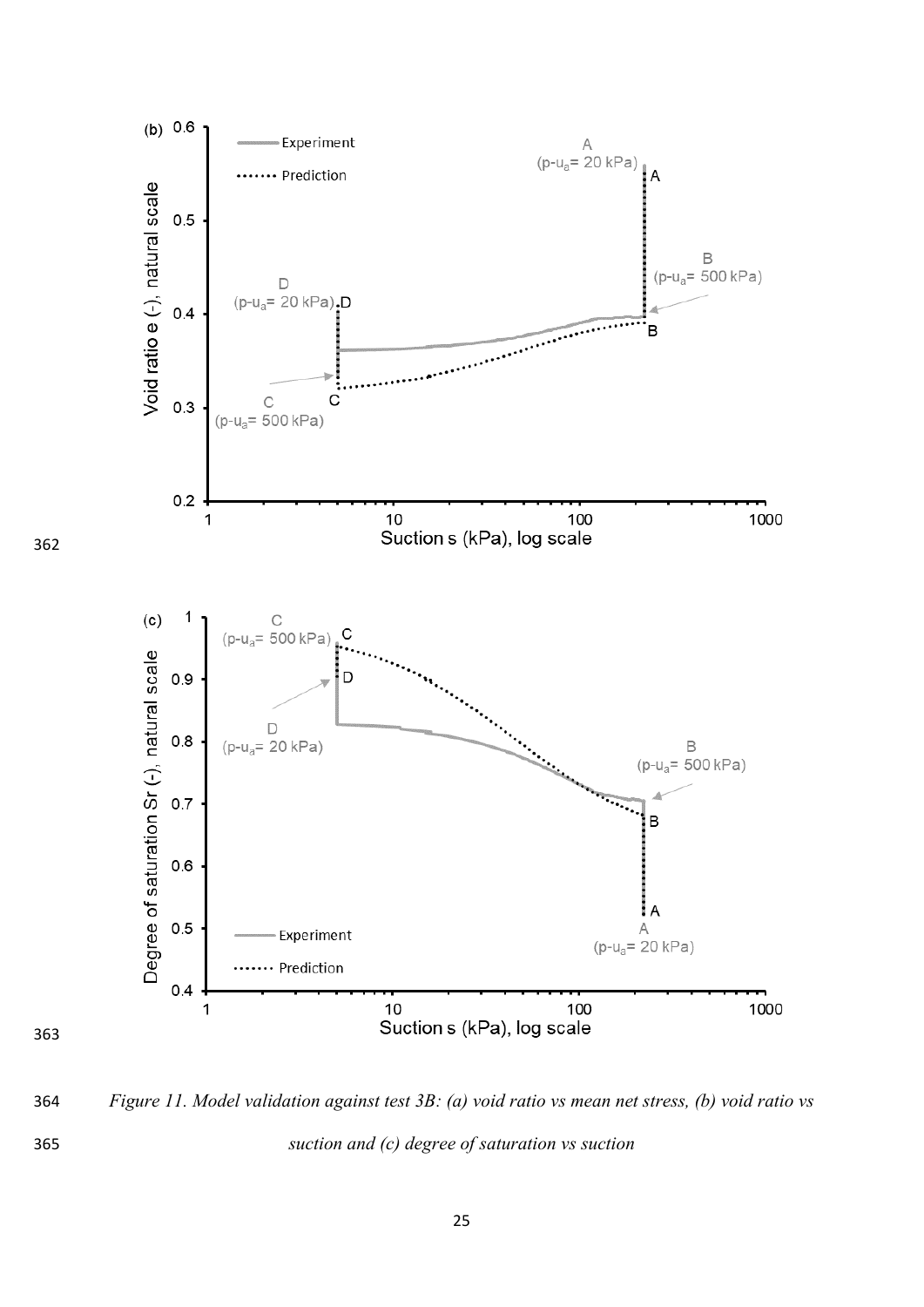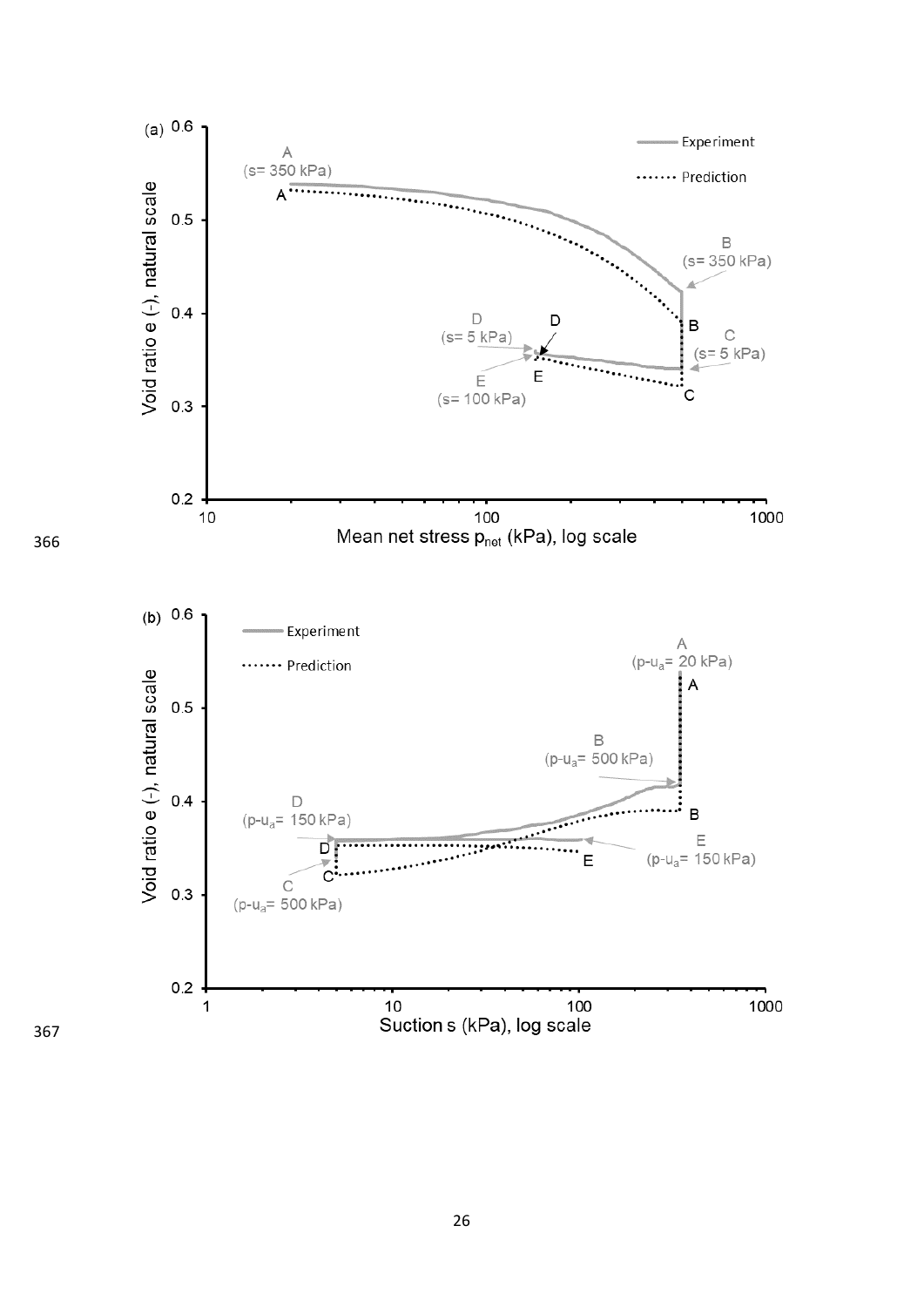

 *Figure 12. Model validation against test 4B: (a) void ratio vs mean net stress, (b) void ratio vs suction and (c) degree of saturation vs suction* 

 Figure 13 shows the results from two saturated tests, i.e. test SAT-N on Nagen soil and test SAT-B on Bouisset soil (Table 4), together with the corresponding model prediction. Note that the soil state at the start of both tests was predicted by the model via the simulation of the initial saturation of the sample under a low confining pressure of about 5 kPa. Inspection of Figure 13 indicates that, in both cases, the model successfully predict the full saturation and swelling of the sample as suction changes from the value after compaction to zero. Importantly, the same model parameters determined from unsaturated tests (i.e. tests 1N and 2N for Nagen soil or tests 1B and 2B for Bouisset soil - see section on mechanical calibration) provide an excellent match also to the two saturated tests. This confirms the ability of the model to predict soil deformations regardless of the saturation state of the soil, which corroborates the unifying modelling approach of Gallipoli and Bruno (2017).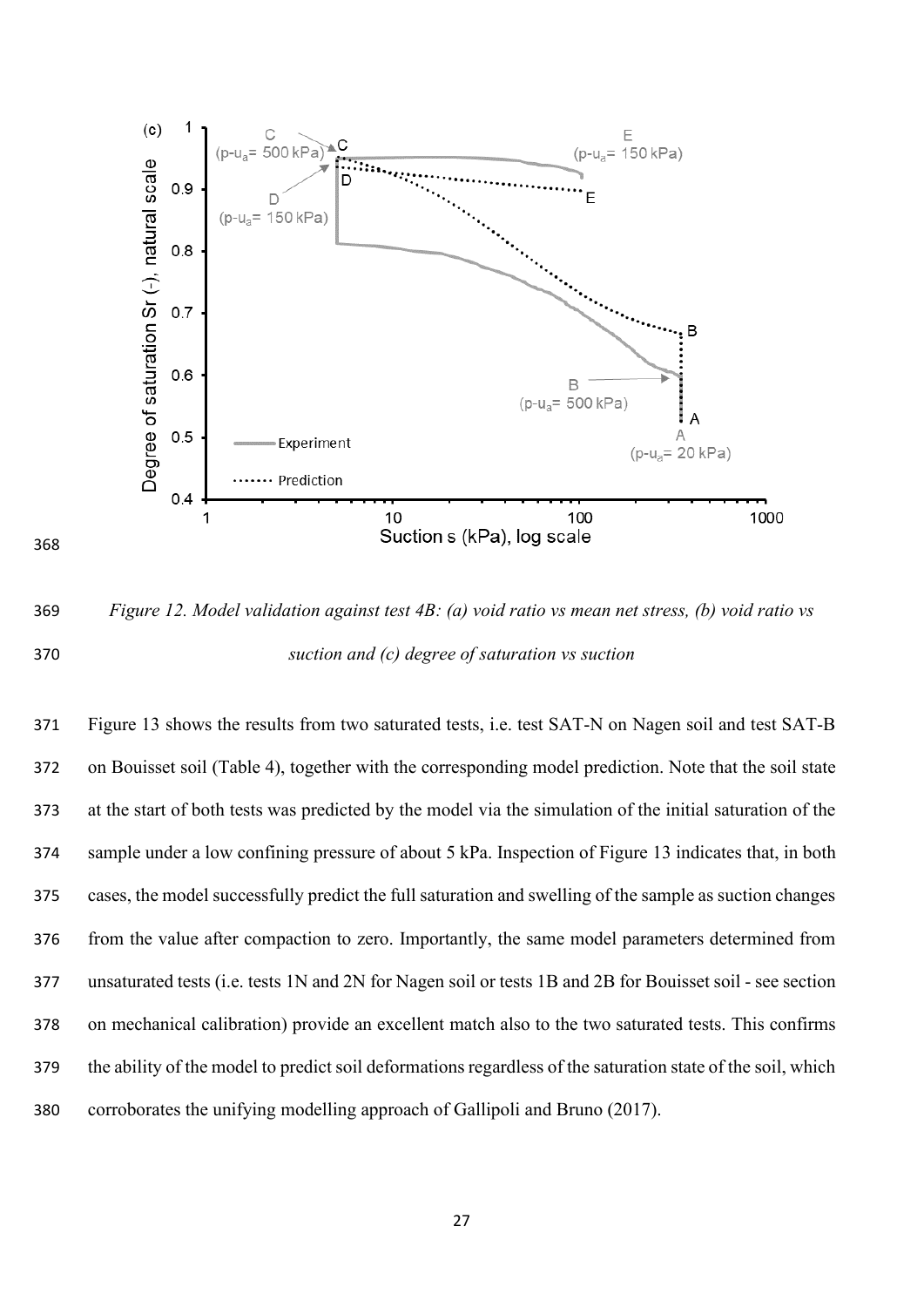

 *Figure 13. Model validation against the saturated tests SAT-N and SAT-B performed on Nagen and Bouisset soil, respectively.*

# *CONCLUSIONS*

 This paper has presented original data from a series of unsaturated and saturated isotropic tests performed on compacted samples of a sandy silt (Nagen soil) and a clayey silt (Bouisset soil) inside triaxial cells. The tests involved either an increase/decrease of mean net stress at constant suction or an increase-decrease of suction at constant mean net stress. Some samples were also subjected to an increase of mean net stress at constant water content with the simultaneous measurement of suction. During all tests, the void ratio and the degree of saturation were continuously recorded to assess the mechanical and retention behaviour of the soils. Test results were subsequently used for the calibration and validation of the bounding surface hysteretic hydromechanical model of Bruno and Gallipoli (2019). The main findings can be summarised as follows: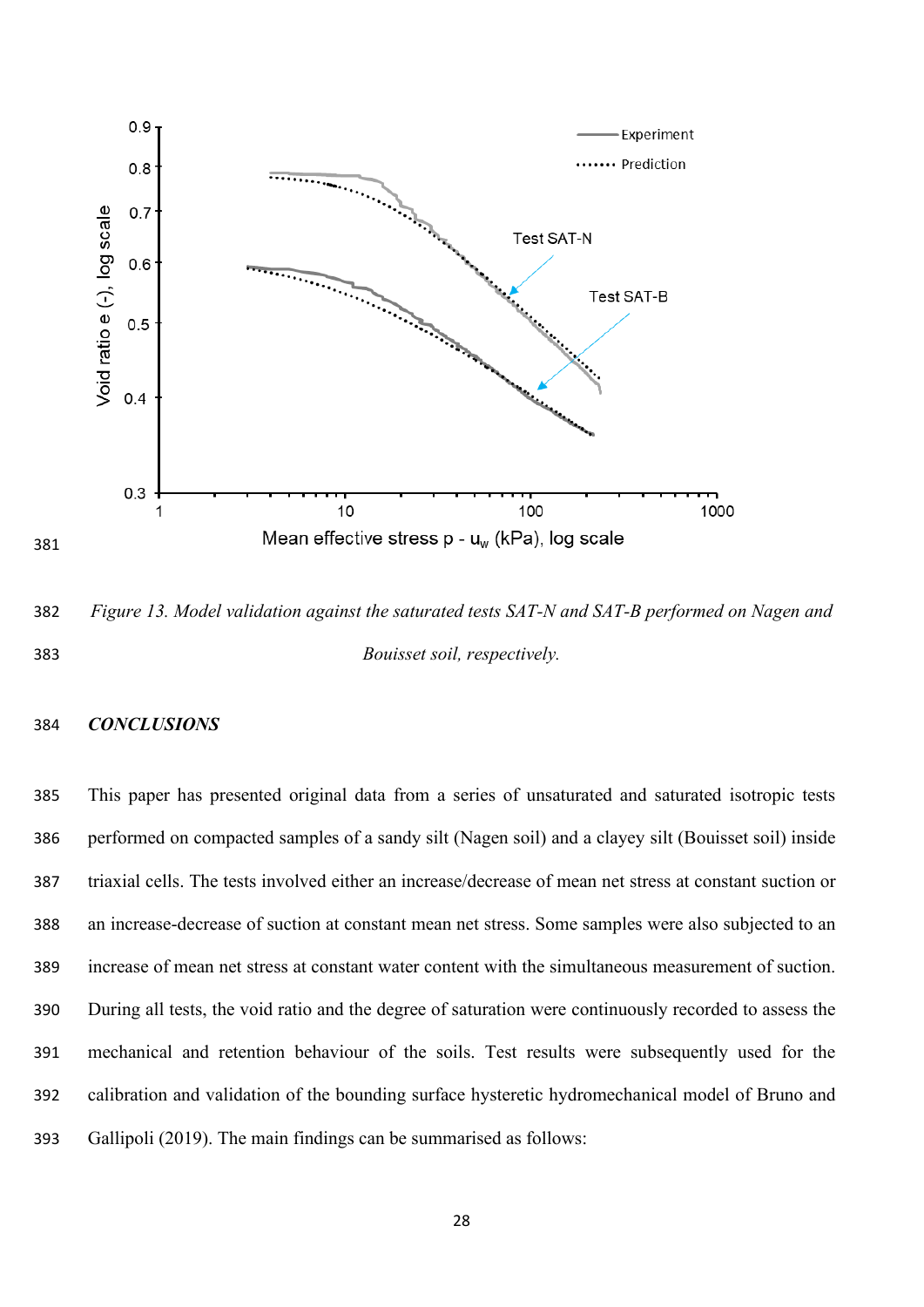- Loading at constant water content with measurement of suction is highly convenient for model calibration as it allows the simultaneous exploration of relatively large ranges of mean net and suction via a limited number of fast tests.
- The model reproduces well the unsaturated hydromechanical behaviour of both the sandy silt and clayey silt tested in this work. This result also extends the previous validation of the model, which was limited to finer soils from bentonitic and kaolinitic clays to loess silts.
- The progressive yielding and smooth retention response of the soils are well captured by the adopted bounding surface model.
- The model correctly predicts the magnitude of volumetric collapse and saturation during wetting at constant mean net stress, though some discrepancies exist due to the relatively high rate of suction reduction imposed during the tests.
- The saturated behaviour of the two soils is accurately reproduced by the model using the parameters selected by fitting only unsaturated tests. This corroborates the efficacy of the scaled constitutive variables in unifying the behaviour of saturated and unsaturated soils within a single material framework.
- Future work will focus on extending the validation of the hydromechanical model to intact/undisturbed soils.

# *REFERENCES*

- AFNOR (1991). NF P 94-054; Soils: investigation and testing Determination of particle density-Pycnometer method.
- AFNOR (1992). NF P 94-057. Soils: investigation and testing Granulometric analysis Hydrometer method.
- AFNOR (1993). NF P 94-051; Soils: Investigation and testing Determination of Atterberg's limits – Liquid limit test using Casagrande apparatus – Plastic limit test on rolled thread.
- AFNOR (1995). NF P94-050. Soils: investigation and testing. Determination of moisture content. Oven drying method.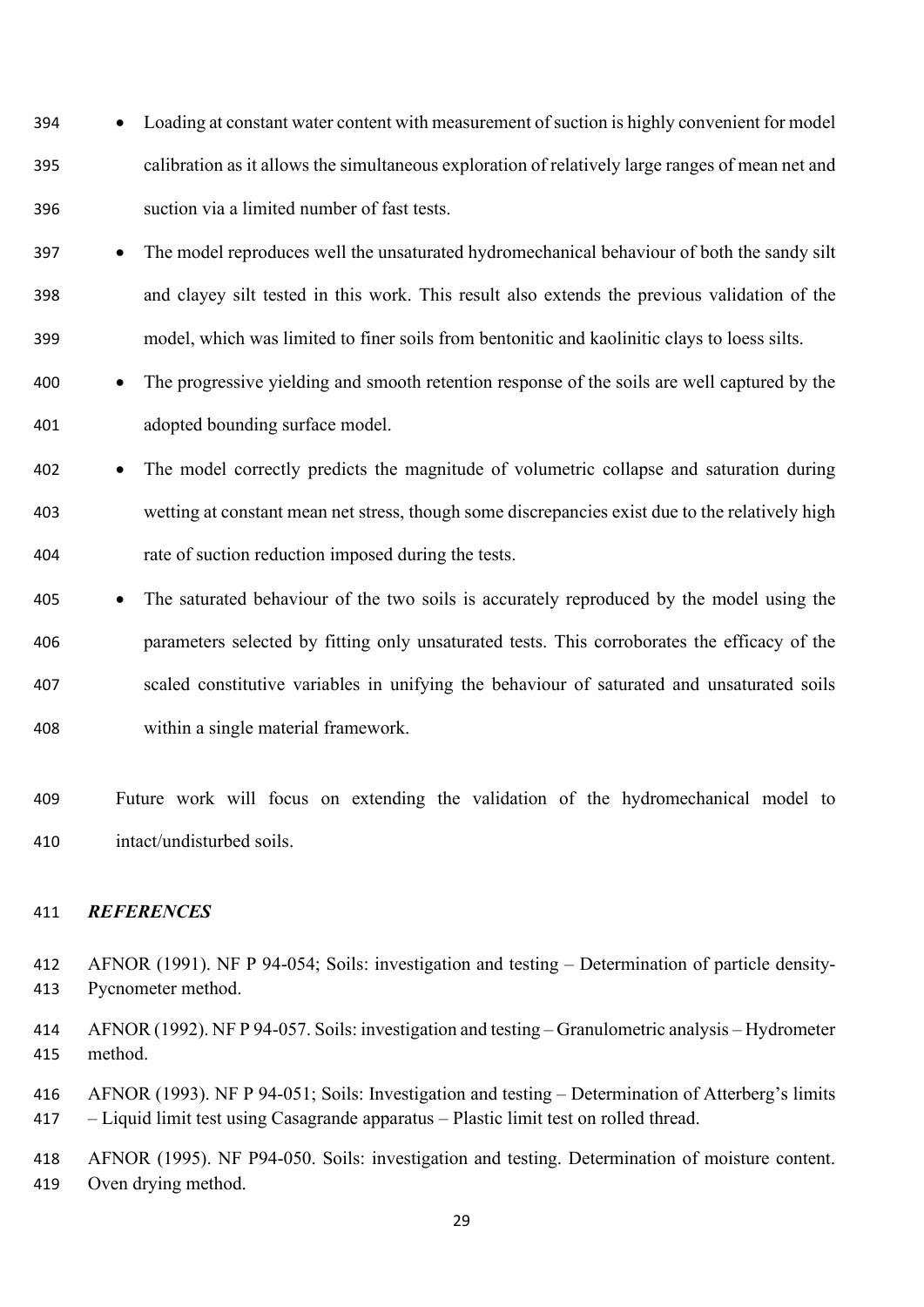- AFNOR (1995). XP P 94-041. Soils: investigation and testing Granulometric description Wet sieving method.
- Al-Sharrad, M. A. (2013). *Evolving anisotropy in unsaturated soils: experimental investigation and constitutive modelling* (Doctoral dissertation, University of Glasgow).
- Alonso, E. E., Gens, A., & Josa, A. (1990). A constitutive model for partially saturated soils. *Géotechnique*, 40(3), 405-430.
- Balzano, B., Bruno, A. W., Denzer, H., Molan, D., Tarantino, A., & Gallipoli, D. (2021). REAL-
- TIME quality check of measurements of soil water status in the vadose zone. *Physics and Chemistry*
- *of the Earth, Parts A/B/C*, 121, 102918.
- Bruno, A. W., & Gallipoli, D. (2019). A coupled hydromechanical bounding surface model predicting the hysteretic behaviour of unsaturated soils. *Computers and Geotechnics*, 110, 287-295.
- Bruno, A. W., Gallipoli, D., Perlot, C., & Mendes, J. (2017). Mechanical behaviour of hypercompacted earth for building construction. *Materials and Structures*, 50(2), 1-15.
- Casini, F., Vaunat, J., Romero, E., & Desideri, A. (2012). Consequences on water retention properties of double-porosity features in a compacted silt. *Acta Geotechnica*, 7(2), 139-150.
- Cuccurullo, A., Gallipoli, D., Bruno, A. W., Augarde, C. E., Hughes, P., & La Borderie, C. (2018,
- January). Influence of Soil Grading on the Hygro-Mechanical Properties of Hyper-Compacted Earth
- for Masonry Construction. In *10th International Masonry Conference* (10thIMC) (pp. 1459-1471).
- Cunningham, M. R., Ridley, A. M., Dineen, K., & Burland, J. B. (2003). The mechanical behaviour of a reconstituted unsaturated silty clay. *Géotechnique*, 53(2), 183-194.
- Delage, P., Audiguier, M., Cui, Y. J., & Howat, M. D. (1996). Microstructure of a compacted silt. *Canadian Geotechnical Journal*, 33(1), 150-158.
- Delage, P., Howat, M. D., & Cui, Y. J. (1998). The relationship between suction and swelling properties in a heavily compacted unsaturated clay. *Engineering geology*, 50(1-2), 31-48.
- Fredlund, D. G., & Wong, D. K. (1989). Calibration of thermal conductivity sensors for measuring soil suction. *Geotechnical Testing Journal*, 12(3), 188-194.
- Fredlund, D. G., & Xing, A. (1994). Equations for the soil-water characteristic curve. *Canadian geotechnical journal*, 31(4), 521-532.
- Gallipoli, D., Bruno, A. W., D'Onza, F., & Mancuso, C. (2015). A bounding surface hysteretic water retention model for deformable soils. *Géotechnique*, 65(10), 793-804.
- Gallipoli, D., & Bruno, A. W. (2017). A bounding surface compression model with a unified virgin line for saturated and unsaturated soils. *Géotechnique*, 67(8), 703-712.
- Gallipoli, D., Gens, A., Sharma, R., & Vaunat, J. (2003b). An elasto-plastic model for unsaturated
- soil incorporating the effects of suction and degree of saturation on mechanical behaviour. *Géotechnique*, 53(1), 123-136.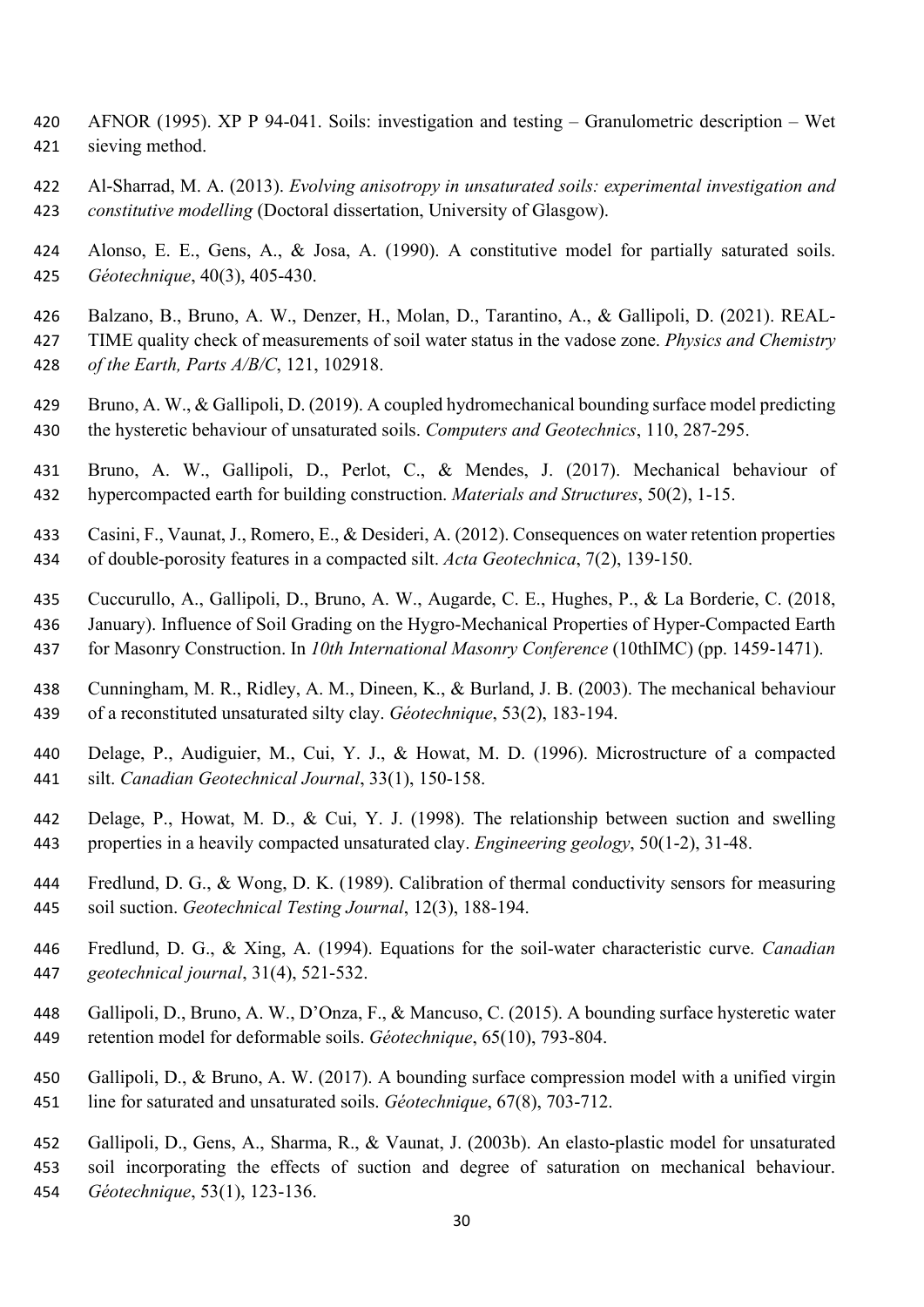- Gallipoli, D., Wheeler, S. J., & Karstunen, M. (2003a). Modelling the variation of degree of saturation in a deformable unsaturated soil. *Géotechnique*, 53(1), 105-112.
- Geiser, F., Laloui, L., & Vulliet, L. (2006). Elasto-plasticity of unsaturated soils: laboratory test results on a remoulded silt. *Soils and Foundations*, 46(5), 545-556.
- Gan, J. K. M., Fredlund, D. G., & Rahardjo, H. (1988). Determination of the shear strength parameters of an unsaturated soil using the direct shear test. *Canadian Geotechnical Journal*, 25(3), 500-510.
- Jotisankasa, A., Ridley, A., & Coop, M. (2007). Collapse behavior of compacted silty clay in suction- monitored oedometer apparatus. *Journal of Geotechnical and Geoenvironmental Engineering*, 133(7), 867-877.
- Khalili, N., Habte, M. A., & Zargarbashi, S. (2008). A fully coupled flow deformation model for cyclic analysis of unsaturated soils including hydraulic and mechanical hystereses. *Computers and Geotechnics*, 35(6), 872-889.
- Lim, B. F., & Siemens, G. A. (2016). Unifying framework for modeling swelling soil behaviour. *Canadian Geotechnical Journal*, 53(9), 1495-1509.
- 469 Lloret‐Cabot, M., Sánchez, M., & Wheeler, S. J. (2013). Formulation of a three‐dimensional constitutive model for unsaturated soils incorporating mechanical–water retention couplings. *International Journal for Numerical and Analytical Methods in Geomechanics*, 37(17), 3008-3035.
- Lloret-Cabot, M., Wheeler, S. J., Pineda, J. A., Romero, E., & Sheng, D. (2018). From saturated to unsaturated conditions and vice versa. *Acta Geotechnica*, 13(1), 15-37.
- Lloret-Cabot, M., Wheeler, S. J., & Sánchez, M. (2017). A unified mechanical and retention model for saturated and unsaturated soil behaviour. *Acta Geotechnica*, 12(1), 1-21.
- Lourenço, S.D.N., Gallipoli, D., Toll, D.G., Augarde, C.E., & Evans, F.D. (2011). A new procedure for the determination of the soil-water retention curves by continuous drying using high-suction tensiometers. *Canadian Geotechnical Journal*, 48(2): 327–335
- Lourenço, S.D.N., Gallipoli, D., Toll, D.G., Augarde, C.E., Evans, F.D., & Medero, G.M. (2008). Calibrations of a high-suction tensiometer. *Géotechnique*, 58(8): 659–668
- Mendes, J., Gallipoli, D., Tarantino, A., & Toll, D. (2019). On the development of an ultra-high-capacity tensiometer capable of measuring water tensions to 7 MPa. *Géotechnique*, 69(6), 560-564.
- Mendes, J., Toll, D. G., Augarde, C. E., Gallipoli, D., & Wheeler, S. J. (2008). A system for field measurement of suction using high capacity tensiometers. *Unsaturated Soils: Advances in Geo-Engineering (eds Toll, DG, Augarde, CE, Gallipoli, D. & Wheeler, SJ),* 219-225.
- Monroy, R., Zdravkovic, L., & Ridley, A. (2010). Evolution of microstructure in compacted London Clay during wetting and loading. *Géotechnique*, 63(6), 463-478.
- Nuth, M., & Laloui, L. (2008). Advances in modelling hysteretic water retention curve in deformable soils. *Computers and Geotechnics*, 35(6), 835-844.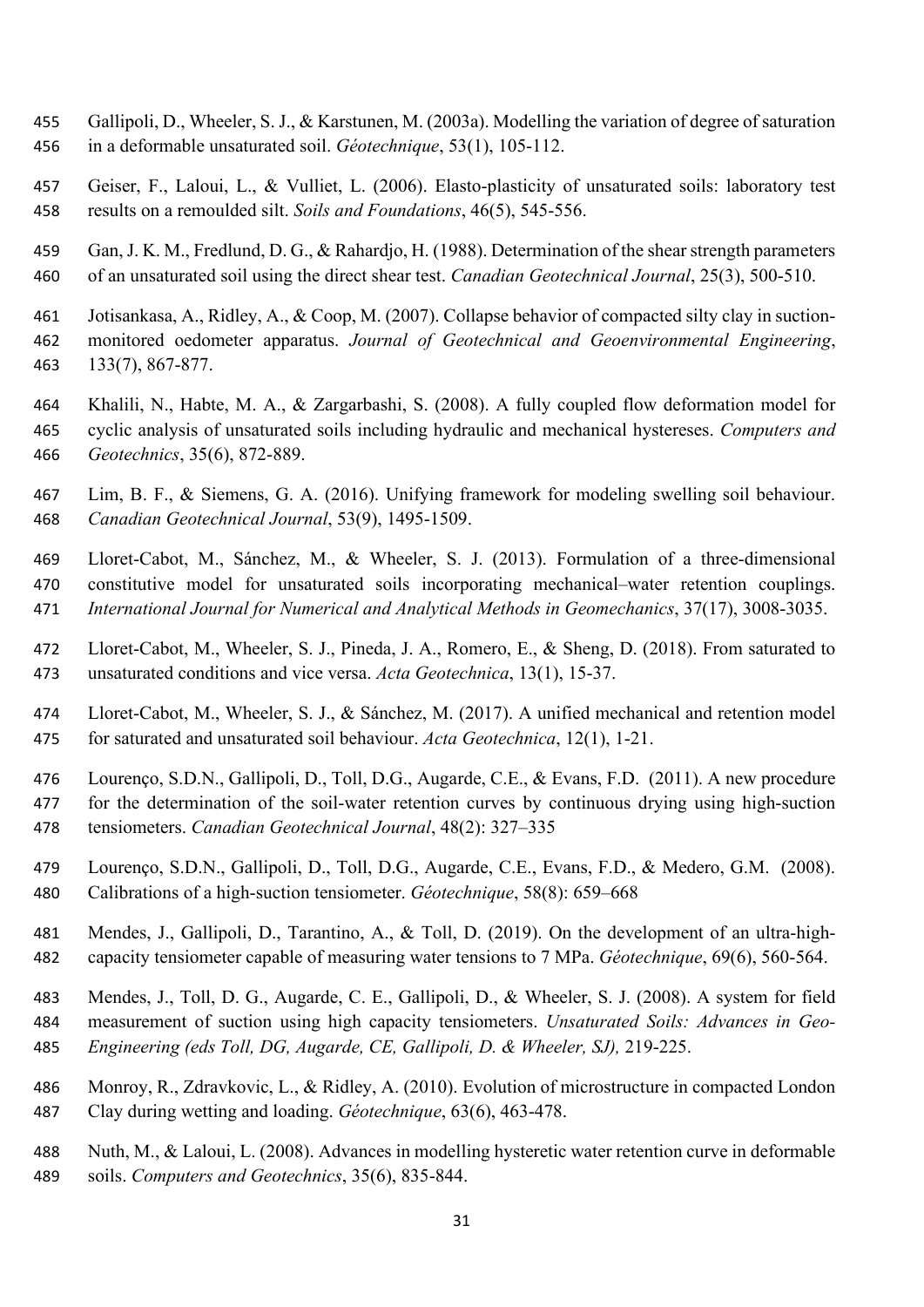- Oka, F., Kodaka, T., Suzuki, H., Kim, Y. S., Nishimatsu, N., & Kimoto, S. (2010). Experimental study on the behavior of unsaturated compacted silt under triaxial compression. *Soils and foundations*,
- 50(1), 27-44.
- Raveendiraraj, A. (2009). *Coupling of mechanical behaviour and water retention behaviour in unsaturated soils* (Doctoral dissertation, University of Glasgow).
- Ridley, A. M., & Burland, J. B. (1993). A new instrument for the measurement of soil moisture suction. *Géotechnique*, 43(2), 321-324.
- Romero, E., Della Vecchia, G., & Jommi, C. (2011). An insight into the water retention properties of compacted clayey soils. *Géotechnique*, 61(4), 313-328.
- Sharma, R. S. (1998). *Mechanical behaviour of unsaturated highly expansive clays* (Doctoral dissertation, University of Oxford).
- Siemens, G. A., Take, W. A., & Peters, S. B. (2014). Physical and numerical modeling of infiltration including consideration of the pore-air phase. *Canadian geotechnical journal*, 51(12), 1475-1487.
- Sivakumar, V. (1993). *A critical state framework for unsaturated soil* (Doctoral dissertation, University of Sheffield).
- Skempton, A. W. (1953). The colloidal activity of clays. *Selected Papers on Soil Mechanics*, 106- 118.
- Sun, D. A., Sheng, D., Xiang, L., & Sloan, S. W. (2008). Elastoplastic prediction of hydro-mechanical behaviour of unsaturated soils under undrained conditions. *Computers and Geotechnics*, 35(6), 845- 852.
- Sun, D. A., Zhang, J., Gao, Y., & Sheng, D. (2016). Influence of suction history on hydraulic and stress-strain behavior of unsaturated soils. *International Journal of Geomechanics*, 16(6), D4015001.
- Tarantino, A. (2009). A water retention model for deformable soils. *Géotechnique*, 59(9), 751-762.
- Tarantino, A., & De Col, E. (2008). Compaction behaviour of clay. *Géotechnique*, 58(3), 199-213.
- Tarantino, A., & Tombolato, S. (2005). Coupling of hydraulic and mechanical behaviour in unsaturated compacted clay. *Géotechnique*, 55(4), 307-317.
- Tatsuoka, F. (2015). Compaction characteristics and physical properties of compacted soil controlled
- by the degree of saturation. In *Keynote lecture, deformation characteristics of geomaterials.*
- 518 *Proceedings of the 6<sup>th</sup> International Conference on Deformation Characteristics of Geomaterials,*
- Buenos Aires (pp. 40-78).
- Tinjum, J. M., Benson, C. H., & Blotz, L. R. (1997). Soil-water characteristic curves for compacted clays. *Journal of geotechnical and geoenvironmental engineering*, 123(11), 1060-1069.
- Toll, D. G., Lourenço, S. D., & Mendes, J. (2013). Advances in suction measurements using high suction tensiometers. *Engineering Geology*, 165, 29-37.